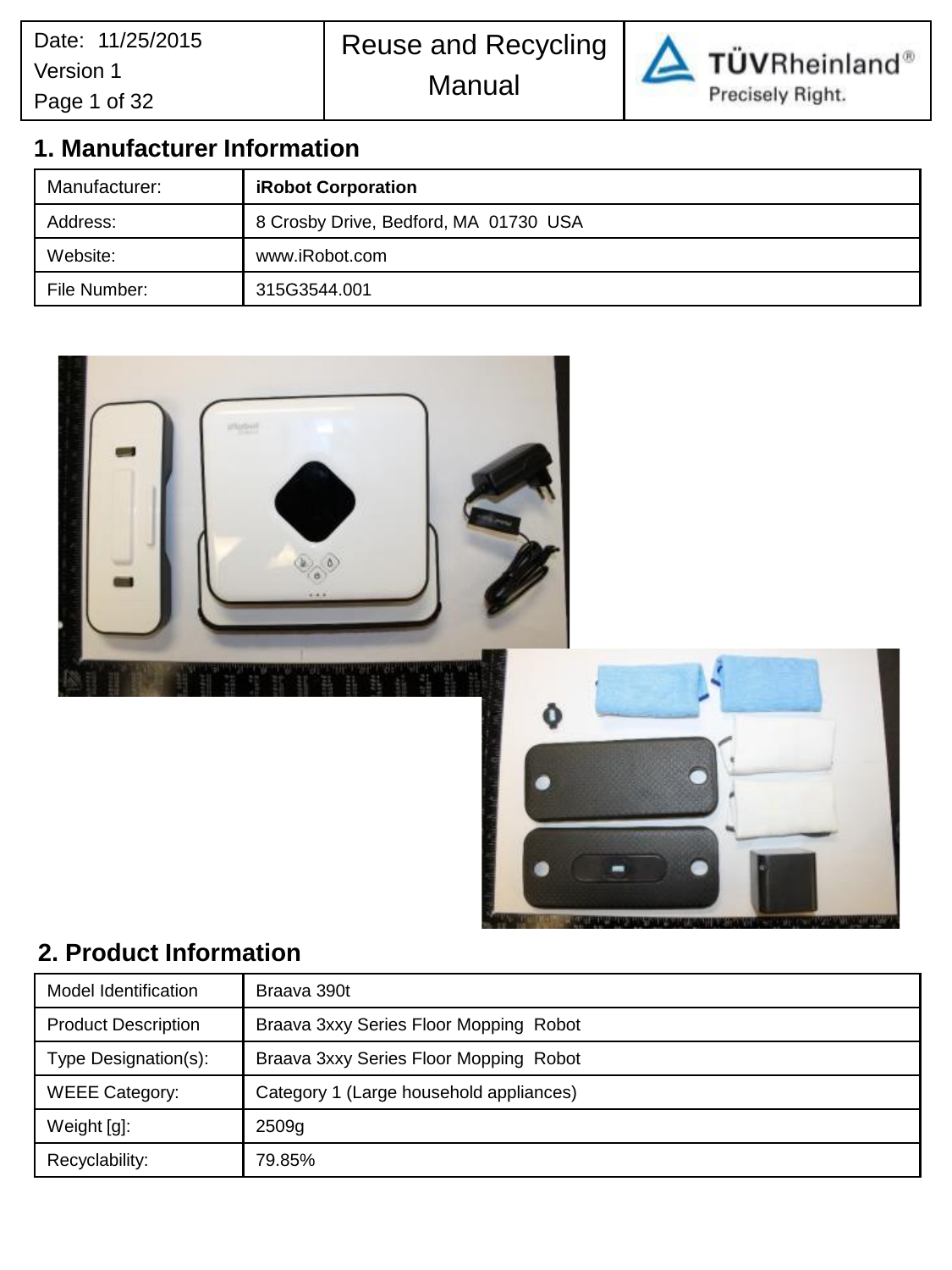

**TÜVRheinland®** 

| <b>Type I</b>   | Material/components which must be removed and treated separately<br>According to Annex II of the 2012/19/EU (WEEE) directive. |
|-----------------|-------------------------------------------------------------------------------------------------------------------------------|
| <b>Type II</b>  | Material/components which can disturb certain recycling processes.                                                            |
| <b>Type III</b> | Material/components which have an economic value at end-of-life.                                                              |

# **3. Recycling Information: (Optional)**

- Are plastic parts >10g marked according to ISO 11469?
- Is the product manufactured of 20% recycled material?

# **4. Directives and Standards: (Optional)**

The following directives and standards have been considered:

- EN 50419:2006 "Marking of electrical and electronic equipment in accordance with Article 11(2) of Directive 2012/19/EU (WEEE)
- 2012/19/EU Directive 2012/19/EU of the European Parliament and of the Council of July 4, 2012 on waste of electrical and electronic equipment (WEEE)
- ISO 11469 "Generic Identification and Marking of Plastic Products"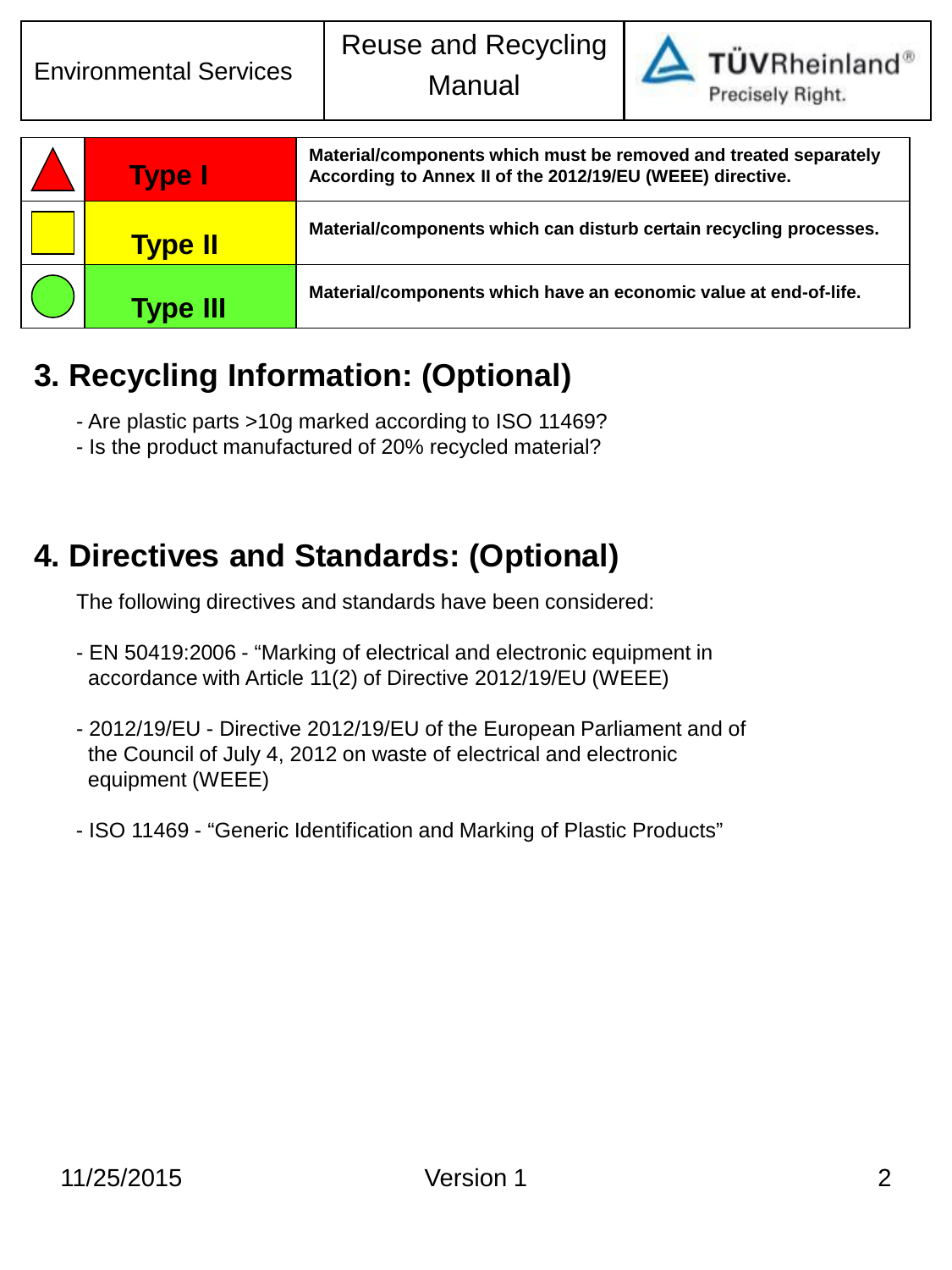

5. Instructions for removing materials/components which must be removed and treated separately:



| <b>Nr.</b> | <b>Component</b>        | <b>Material</b> | $Wt.$ (g) | <b>Comments</b>                                |
|------------|-------------------------|-----------------|-----------|------------------------------------------------|
|            | <b>Turbo Cradle PCB</b> | <b>PCB</b>      | 44        | <b>Treat Separately, 50%</b><br><b>Recycle</b> |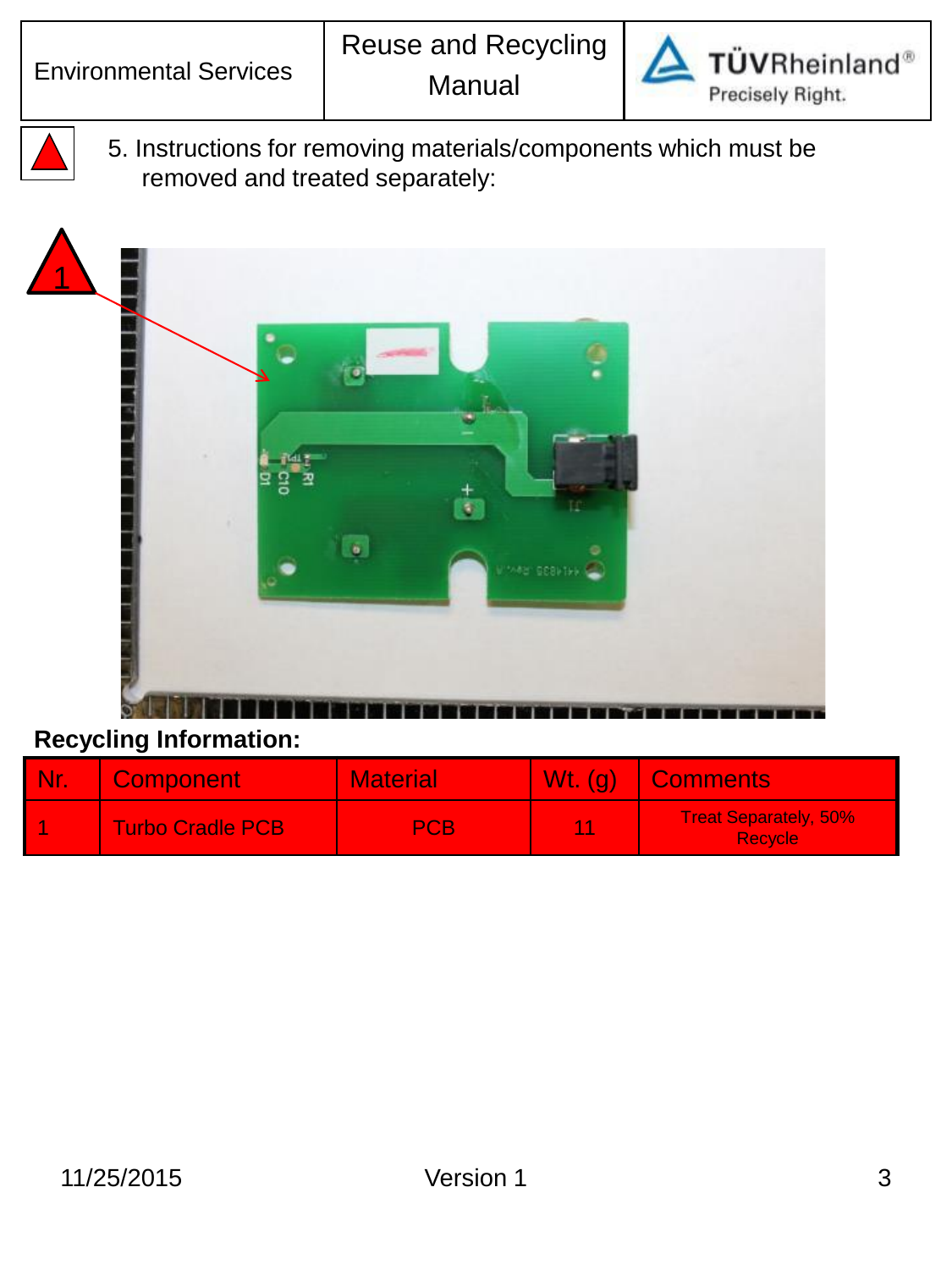

5. Instructions for removing materials/components which must be removed and treated separately:



| <b>Nr</b> | <b>Component</b> | <b>Material</b> | Wt. (q) | Comments                                       |
|-----------|------------------|-----------------|---------|------------------------------------------------|
|           | <b>Braava</b>    | <b>PCB</b>      | 49      | <b>Treat Separately, 50%</b><br><b>Recycle</b> |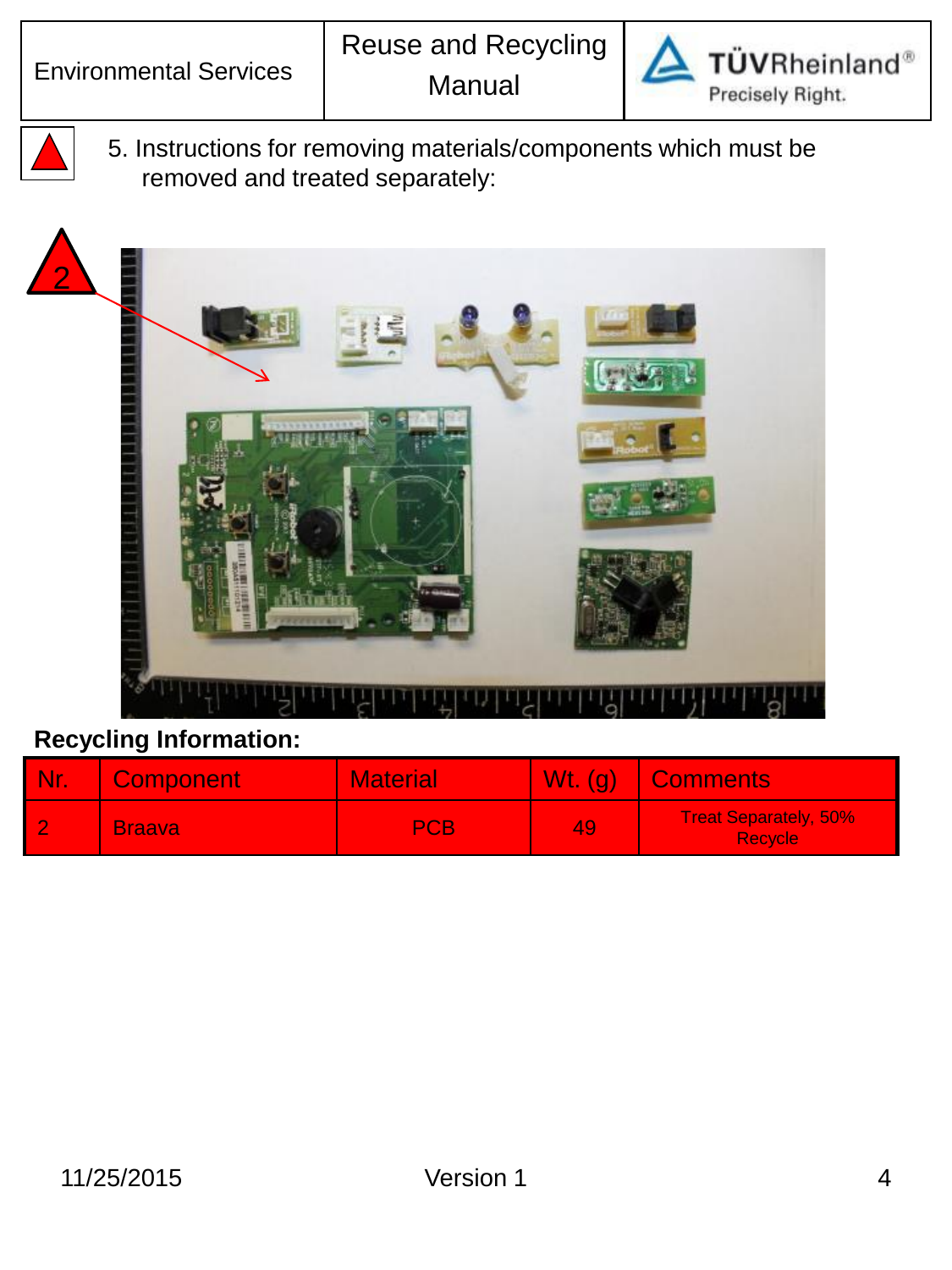3



TÜVRheinland® Precisely Right.

5. Instructions for removing materials/components which must be removed and treated separately:



| <b>Nr</b> | <b>Component</b>        | <b>Material</b>                     | $Wt.$ (g) | Comments                                               |
|-----------|-------------------------|-------------------------------------|-----------|--------------------------------------------------------|
|           | <b>Braava PCB Cable</b> | <b>Non-Reusable</b><br><b>Cable</b> | 18        | <b>Treat Separately, 40%</b><br>Recycle, 60 Incinerate |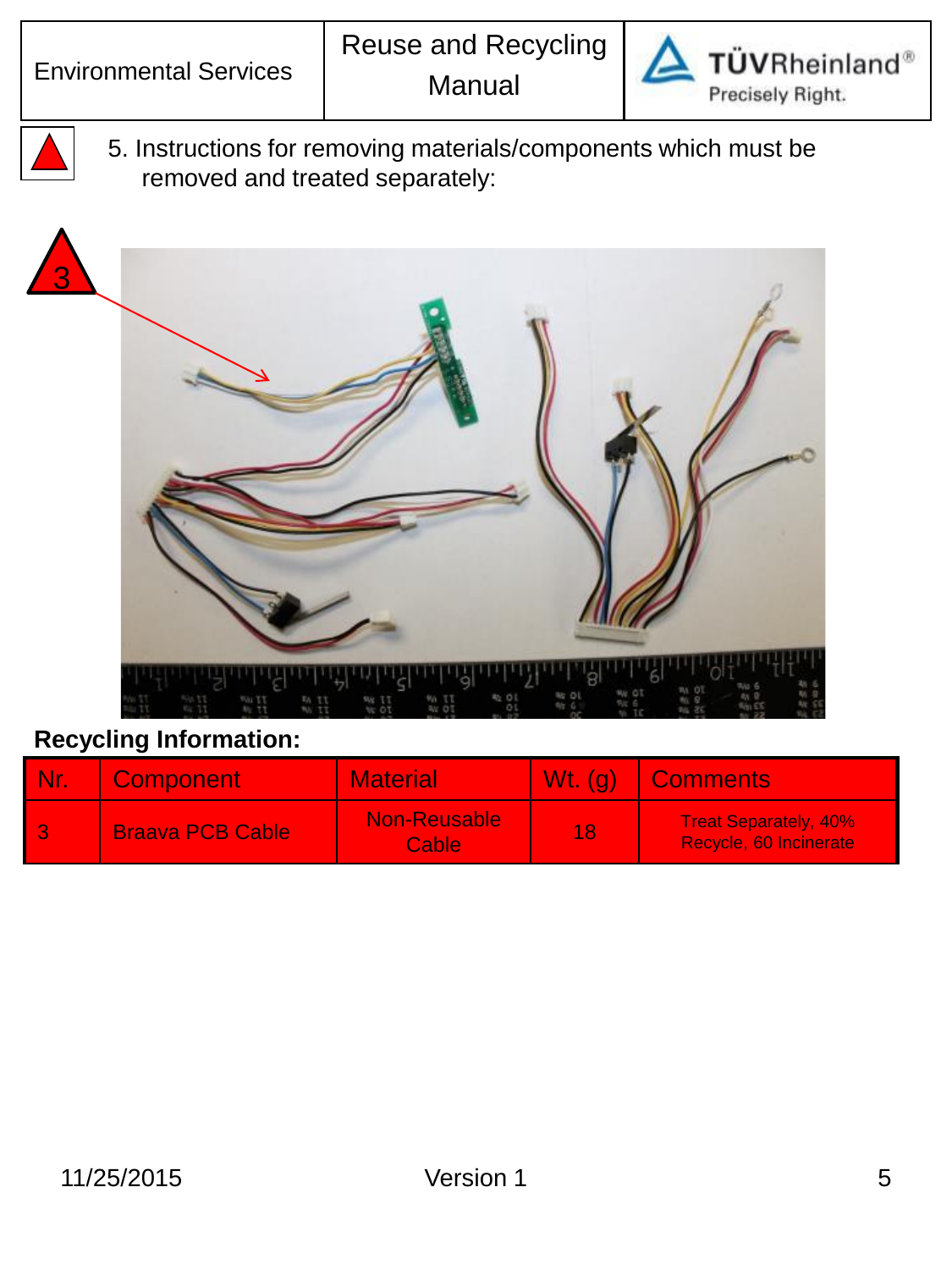

5. Instructions for removing materials/components which must be removed and treated separately:





| <b>Nr</b> | <b>Component</b>                        | <b>Material</b>              | $Wt.$ (g) | <b>Comments</b>                                        |
|-----------|-----------------------------------------|------------------------------|-----------|--------------------------------------------------------|
| 4         | <b>Interior Charge</b><br><b>Cables</b> | Non-Reusable<br><b>Cable</b> |           | <b>Treat Separately, 40%</b><br>Recycle, 60 Incinerate |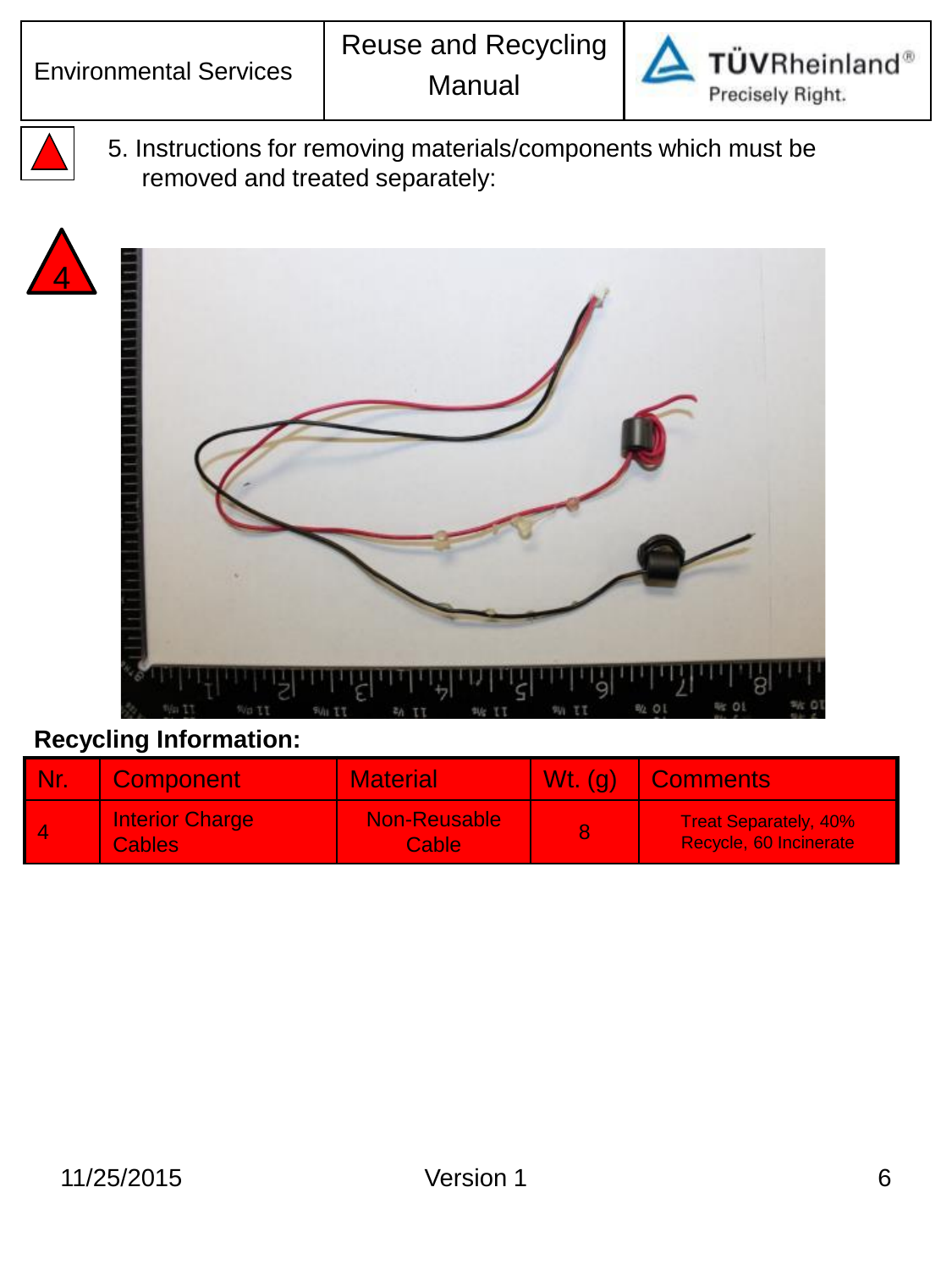



5

5. Instructions for removing materials/components which must be removed and treated separately:



| <b>Nr</b> | <b>Component</b> | <b>Material</b> | $Wt.$ (g) | Comments <sup>1</sup>                          |
|-----------|------------------|-----------------|-----------|------------------------------------------------|
| -5        | <b>Cube PCBs</b> | PCB             |           | <b>Treat Separately, 50%</b><br><b>Recycle</b> |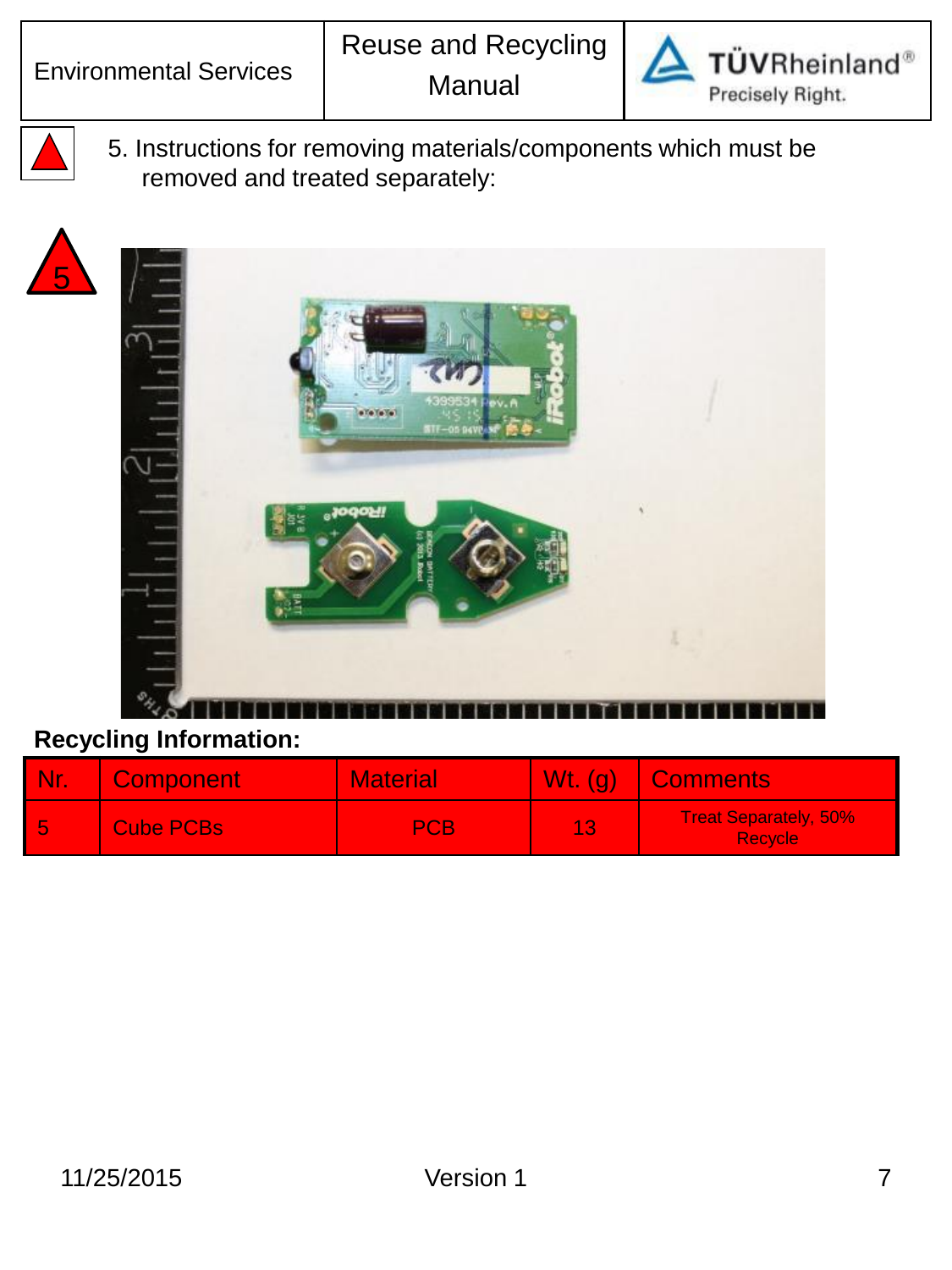

5. Instructions for removing materials/components which must be removed and treated separately:





| <b>Nr.</b> | <b>Component</b>   | <b>Material</b>              | Wt. (g)   Comments                                     |
|------------|--------------------|------------------------------|--------------------------------------------------------|
| 6          | <b>Cube Cables</b> | <b>Non-Reusable</b><br>Cable | <b>Treat Separately, 40%</b><br>Recycle, 60 Incinerate |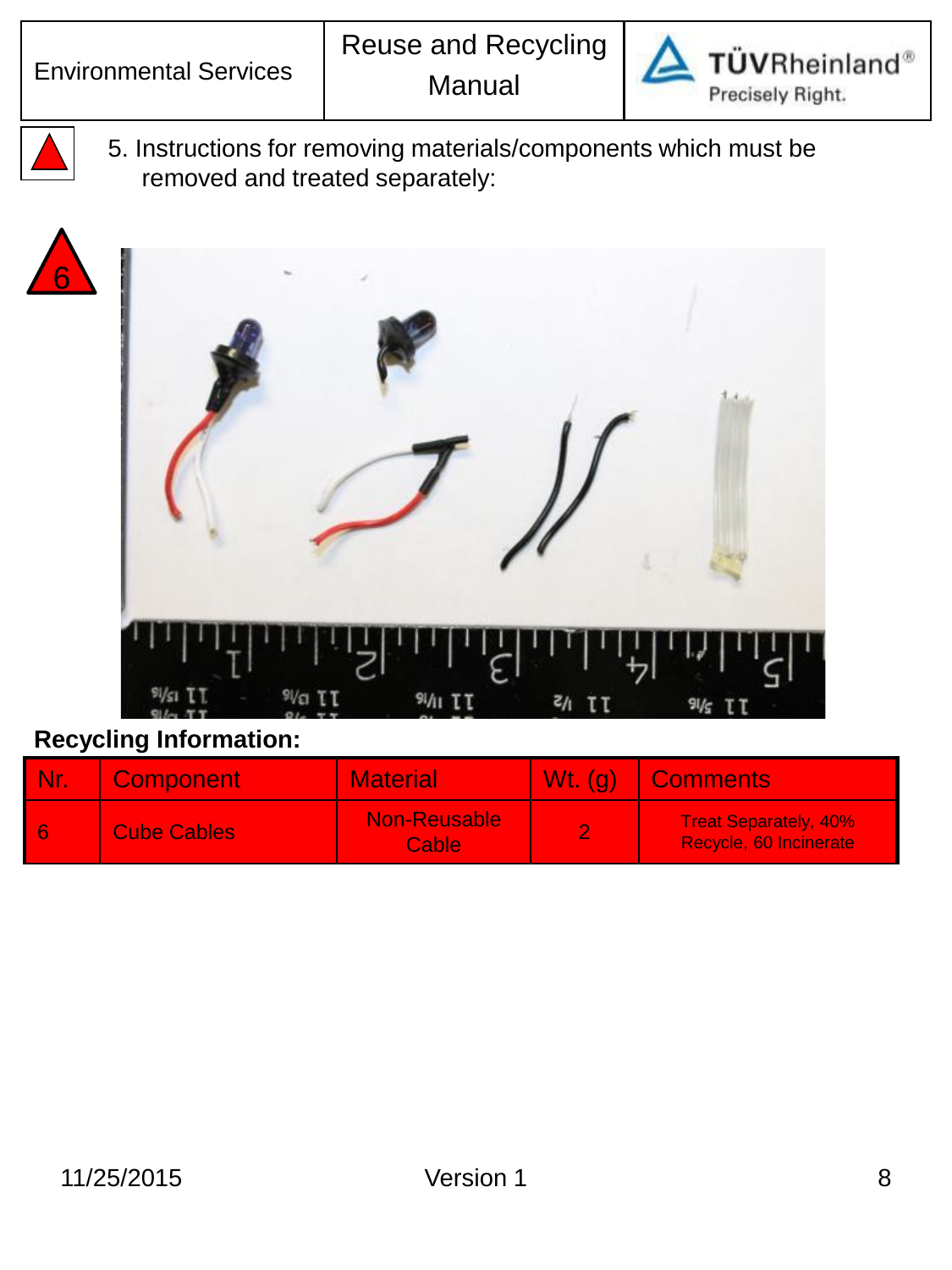1



**TÜVRheinland®** Precisely Right.

6. Components/materials which may disturb certain recycling processes



| <b>Nr.</b> | <b>Component</b>                          | <b>Material</b> | $Wt.$ (g) | <b>Comments</b>   |
|------------|-------------------------------------------|-----------------|-----------|-------------------|
|            | <b>Turbo Cradle Rubber</b><br><b>Feet</b> | Non-ID Rubber   |           | <b>Incinerate</b> |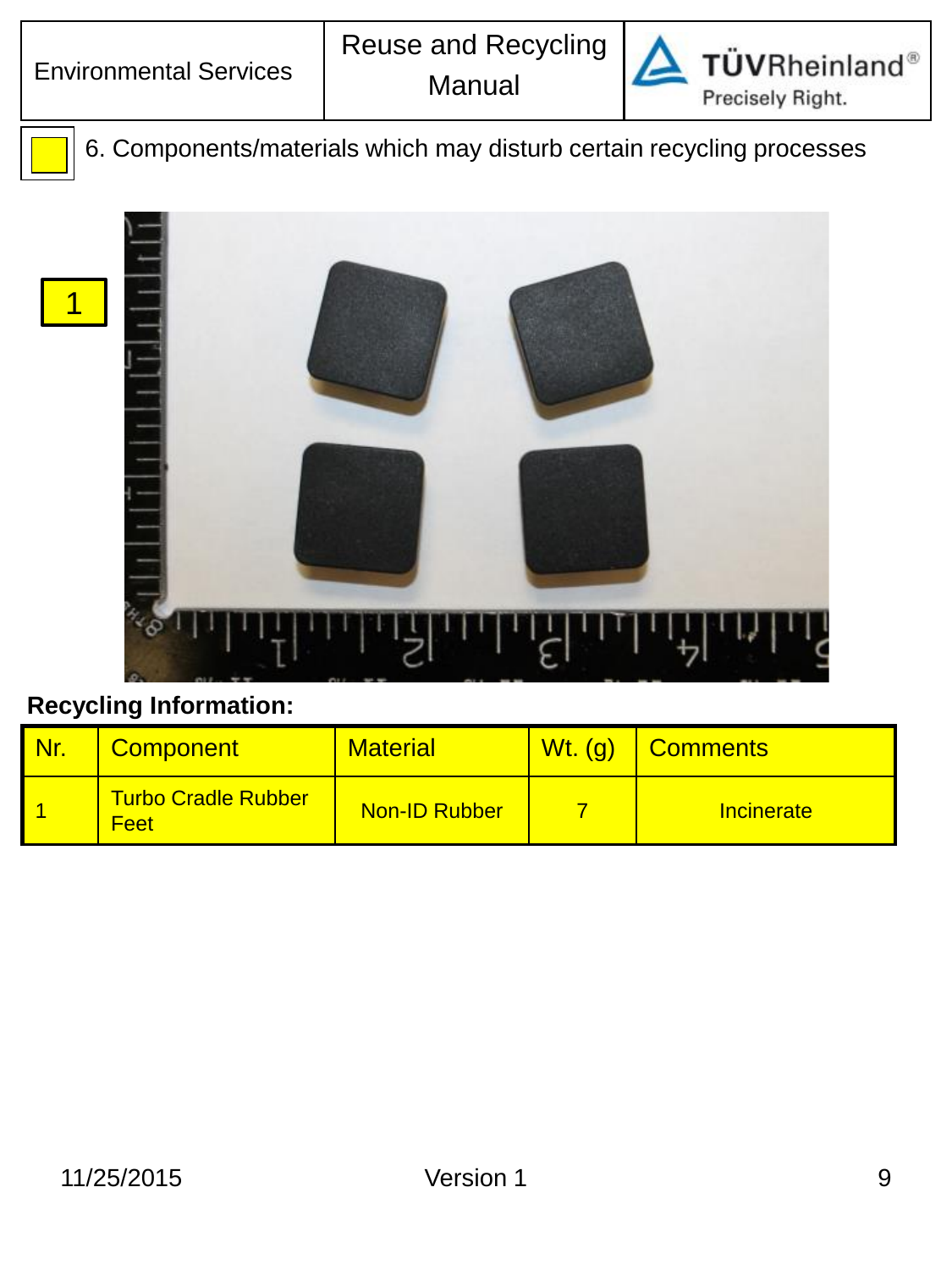2



**TÜVRheinland®** Precisely Right.

3

6. Components/materials which may disturb certain recycling processes



| Nr. | <b>Component</b>            | <b>Material</b>       | $Wt.$ (g) | Comments     |
|-----|-----------------------------|-----------------------|-----------|--------------|
|     | <b>Braava Rubber Pieces</b> | <b>Non-ID Rubber</b>  | 36        | Incinerate   |
|     | <b>Zip Ties</b>             | <b>Non-ID Plastic</b> |           | <b>Waste</b> |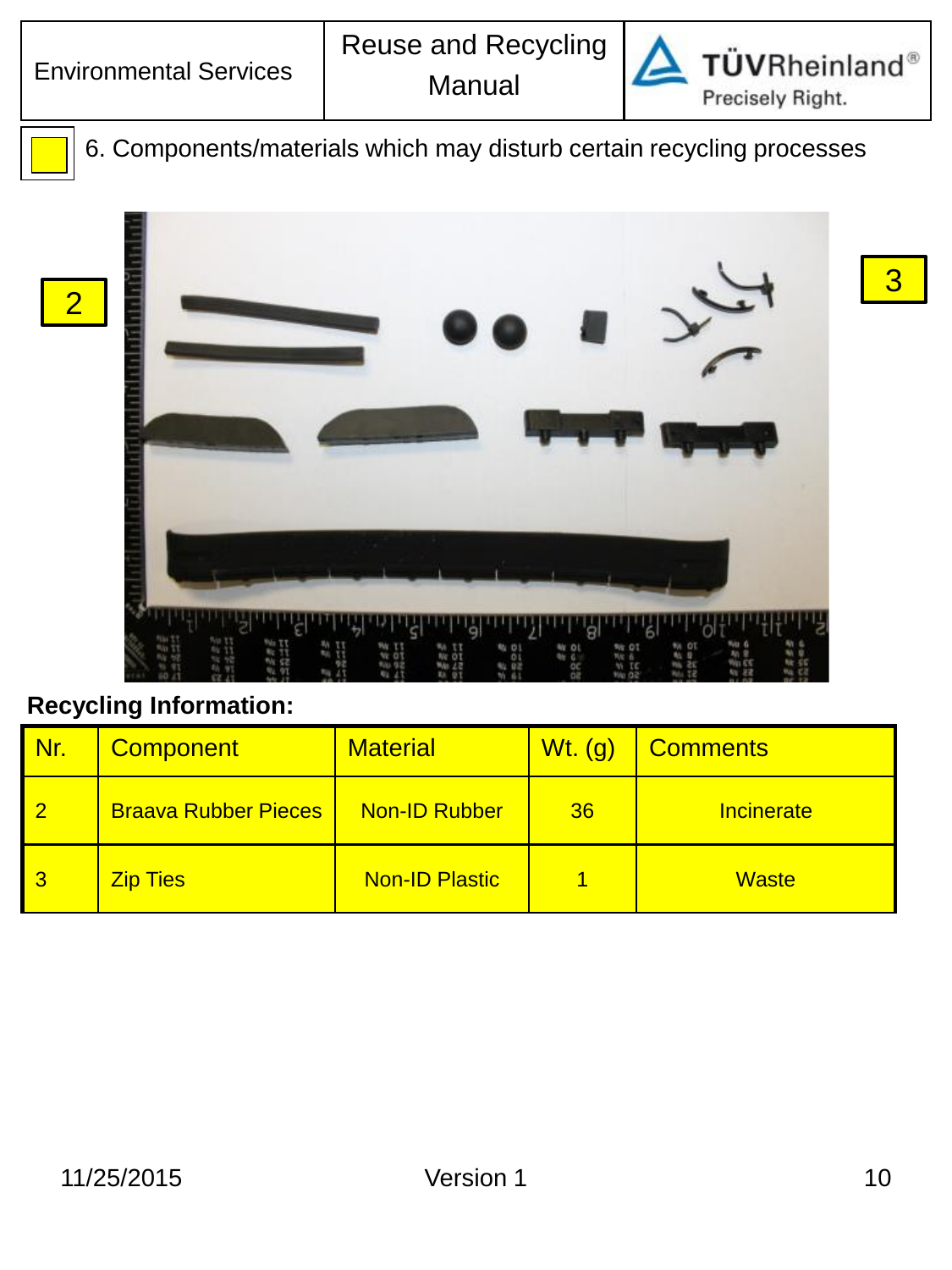4



**TÜVRheinland**® Precisely Right.

6. Components/materials which may disturb certain recycling processes



| <b>Component</b>          | <b>Material</b>      | <b>Wt. (g)</b> | <b>Comments</b> |
|---------------------------|----------------------|----------------|-----------------|
| <b>Cube Rubber Pieces</b> | <b>Non-ID Rubber</b> |                | Incinerate      |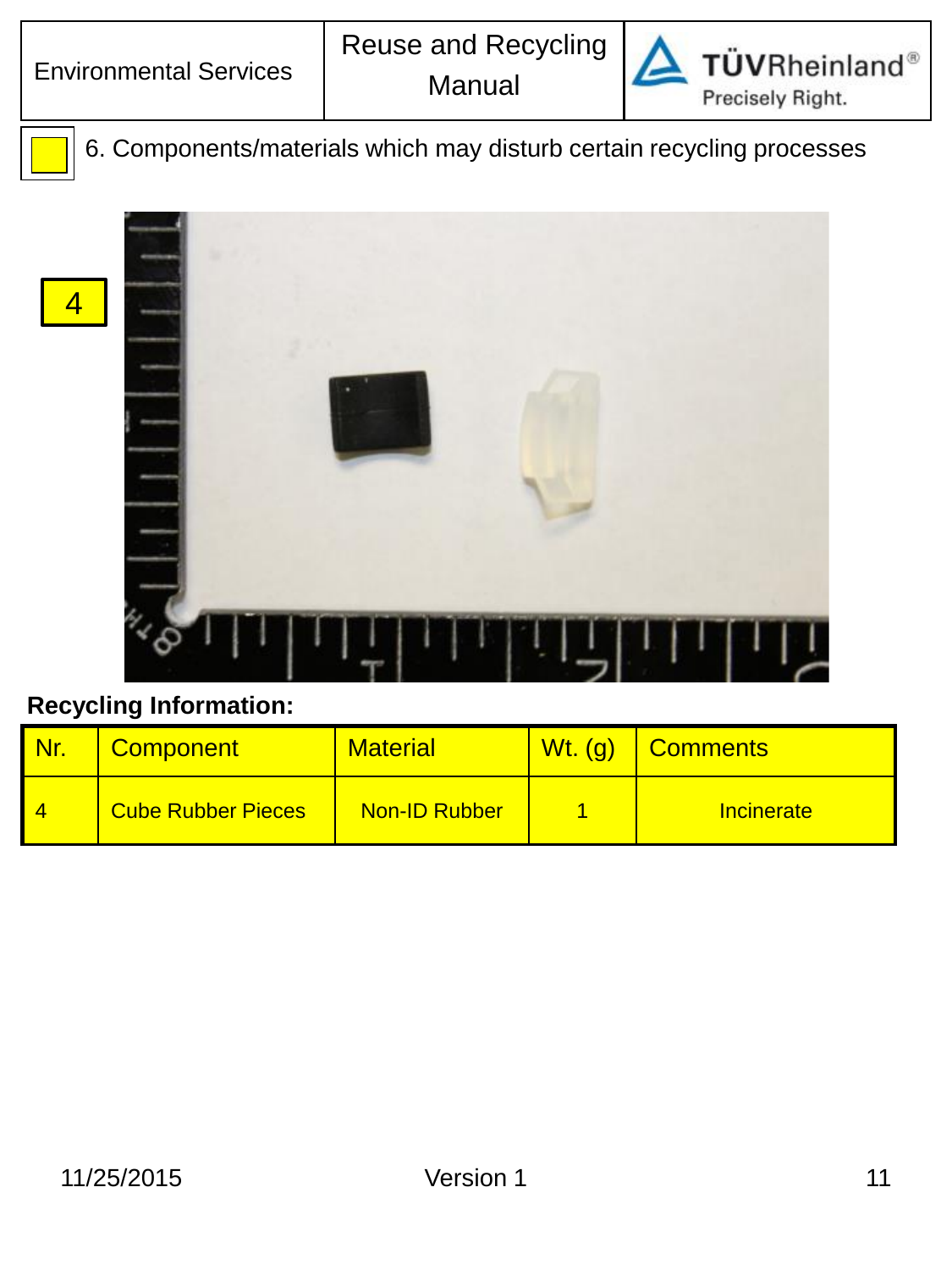5



**TÜVRheinland®** Precisely Right.

6. Components/materials which may disturb certain recycling processes



|          | <b>Component</b>         | <b>Material</b> | <b>Wt.</b> (g) | Comments     |
|----------|--------------------------|-----------------|----------------|--------------|
| <u>5</u> | <b>Battery Door Foam</b> | Non-ID Foam     |                | <b>Waste</b> |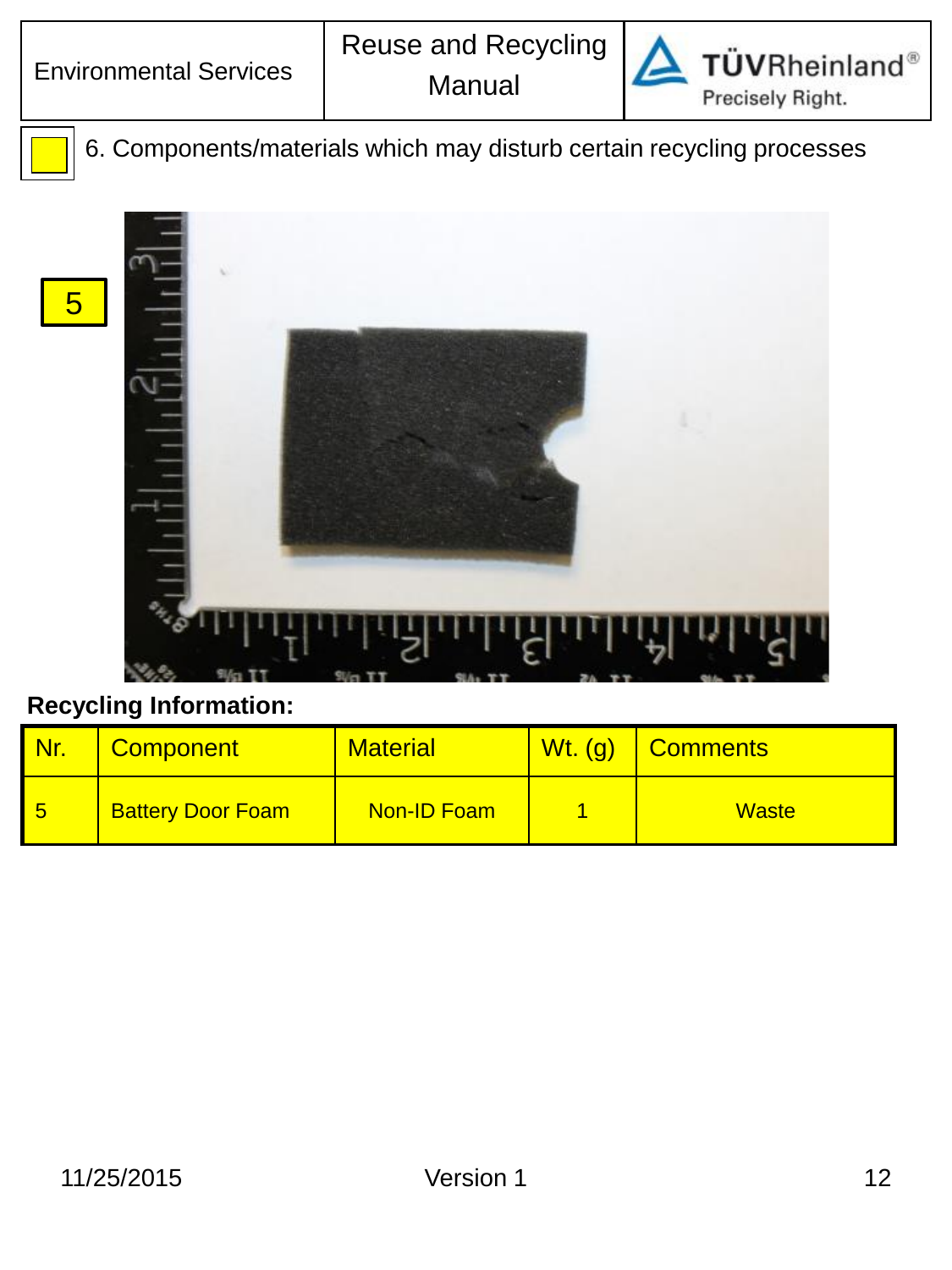6



**TÜVRheinland®** Precisely Right.

6. Components/materials which may disturb certain recycling processes



| <b>Nr.</b> | <b>Component</b>                            | <b>Material</b>       | <b>Wt.</b> (g) | <b>Comments</b> |
|------------|---------------------------------------------|-----------------------|----------------|-----------------|
| 6          | <b>Wet and Dry Mod</b><br>towels qty 2 each | <b>Non-ID Plastic</b> | 93             | <b>Waste</b>    |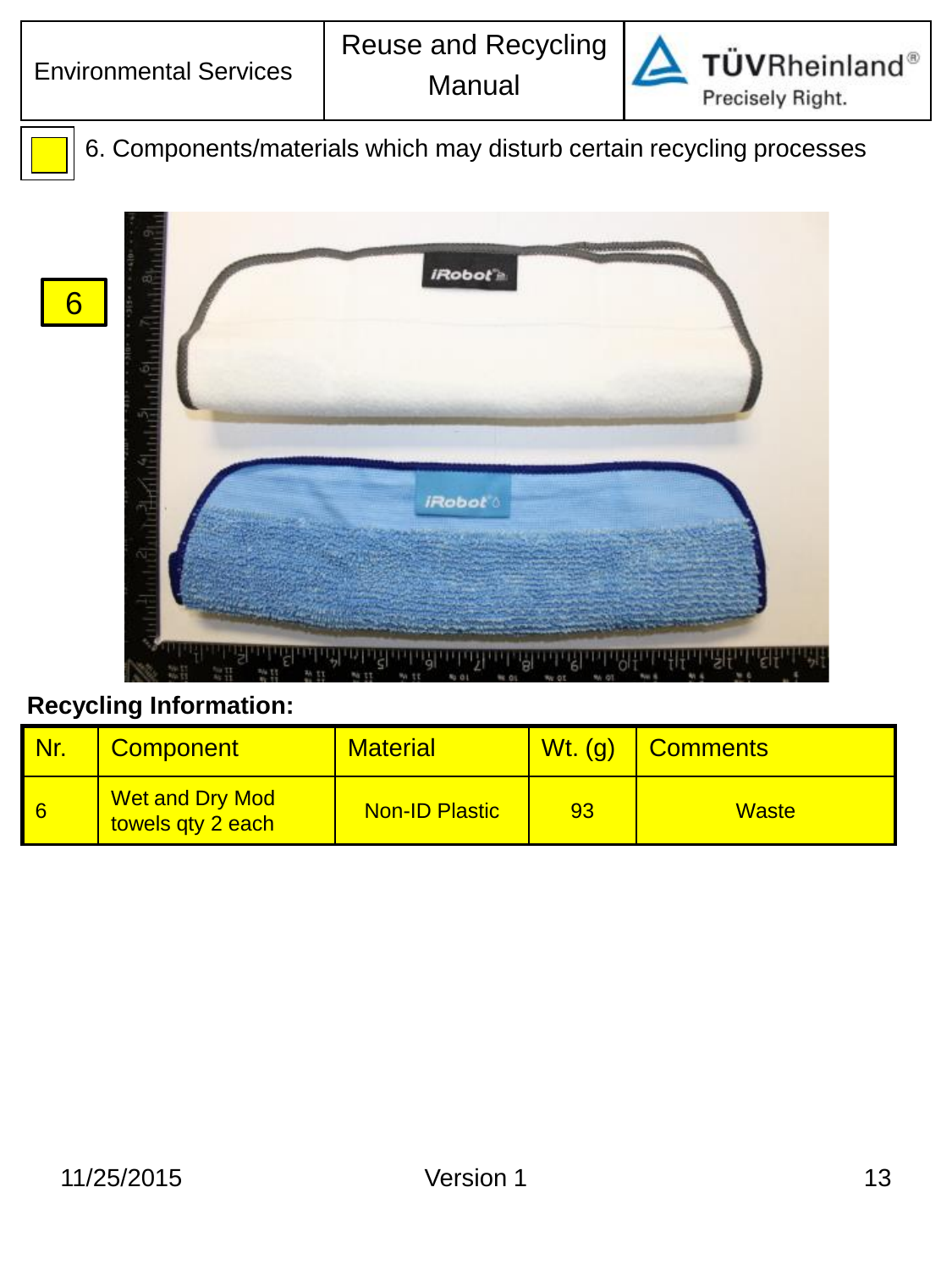7



**TÜVRheinland®** Precisely Right.

6. Components/materials which may disturb certain recycling processes



| Nr. | <b>Component</b>                                         | <b>Material</b>       | <b>Wt.</b> (g) | <b>Comments</b> |
|-----|----------------------------------------------------------|-----------------------|----------------|-----------------|
|     | <b>Replacement Wick,</b><br>container cap, and<br>Velcro | <b>Non-ID Plastic</b> | 9              | <b>Waste</b>    |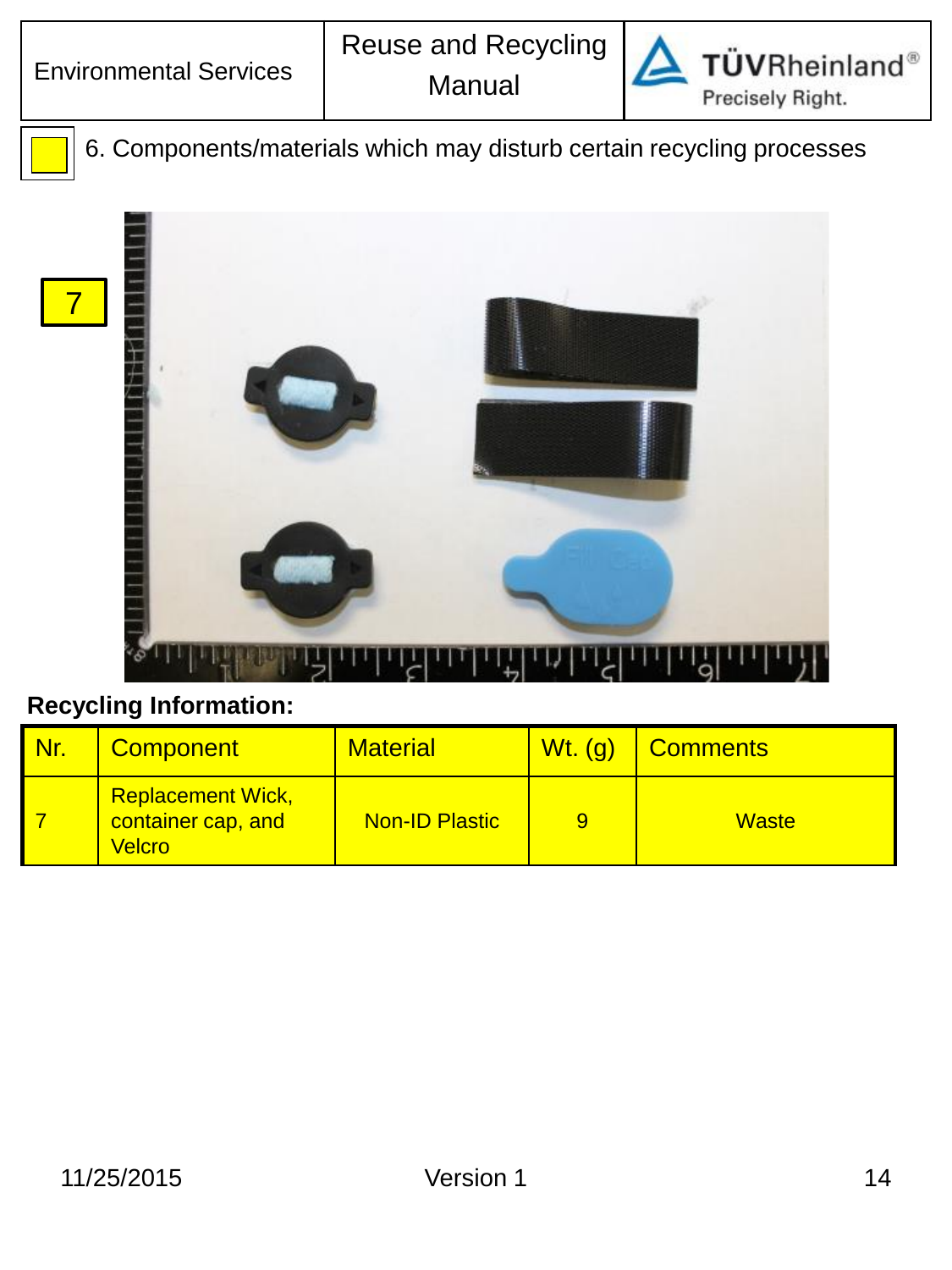8



**TÜVRheinland®** Precisely Right.

6. Components/materials which may disturb certain recycling processes



| Nr. | <b>Component</b>         | <b>Material</b>       | $Wt.$ (g) | Comments     |
|-----|--------------------------|-----------------------|-----------|--------------|
|     | <b>Wet Mop with Foam</b> | <b>Non-ID Plastic</b> | 121       | <b>Waste</b> |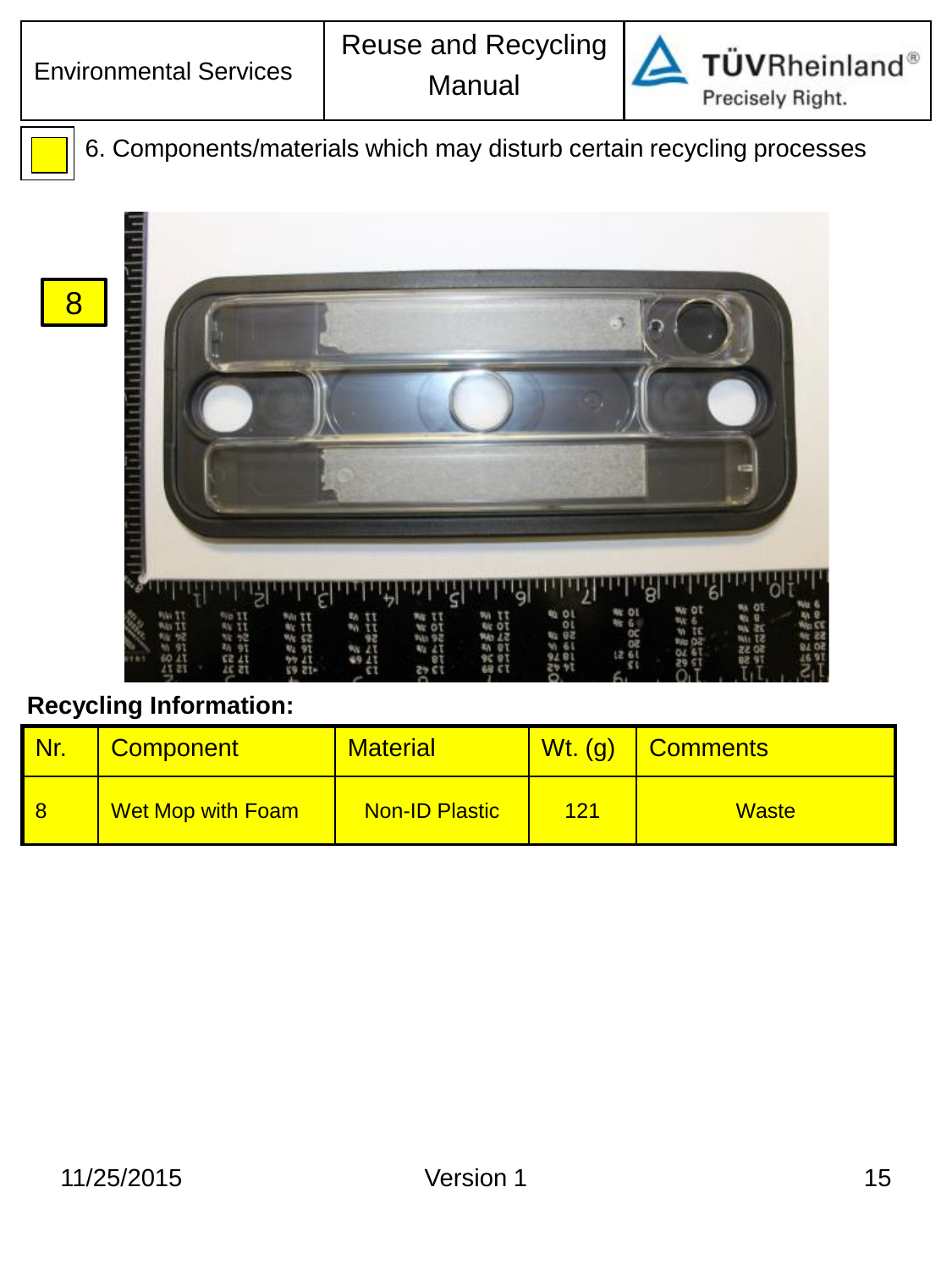9



**TÜVRheinland®** Precisely Right.

6. Components/materials which may disturb certain recycling processes



|                | <b>Component</b> | <b>Material</b>       | $Wt.$ (g) | Comments     |
|----------------|------------------|-----------------------|-----------|--------------|
| $\overline{9}$ | <b>Dry Mop</b>   | <b>Non-ID Plastic</b> | 147       | <b>Waste</b> |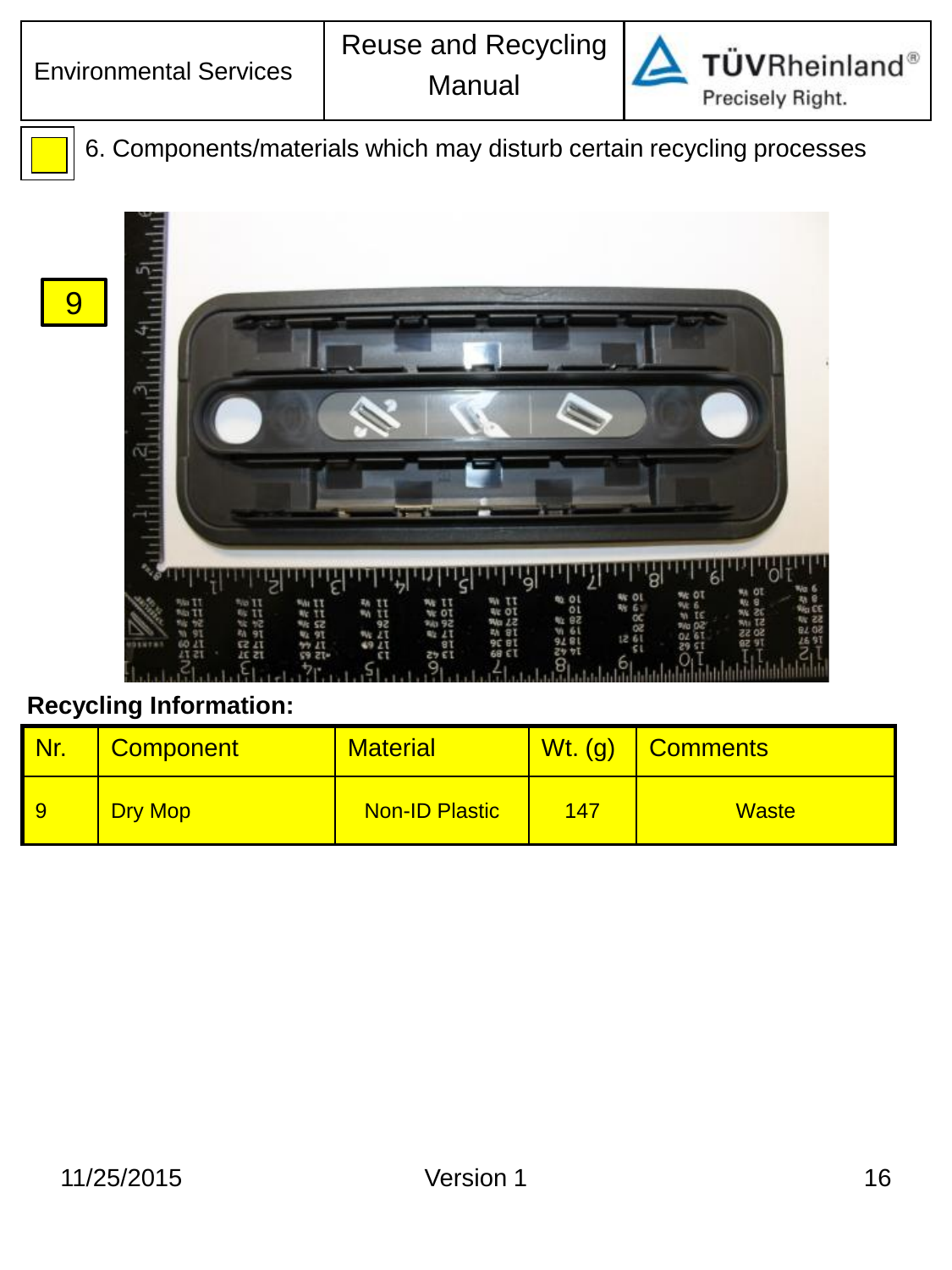

**TÜVRheinland®** Precisely Right.

6. Components/materials which may disturb certain recycling processes



|    | <b>Component</b>           | <b>Material</b>      | $Wt.$ (g) | <b>Comments</b> |
|----|----------------------------|----------------------|-----------|-----------------|
| 10 | <b>Dry Mop Blue Strips</b> | <b>Non-ID Rubber</b> | -37       | Incinerate      |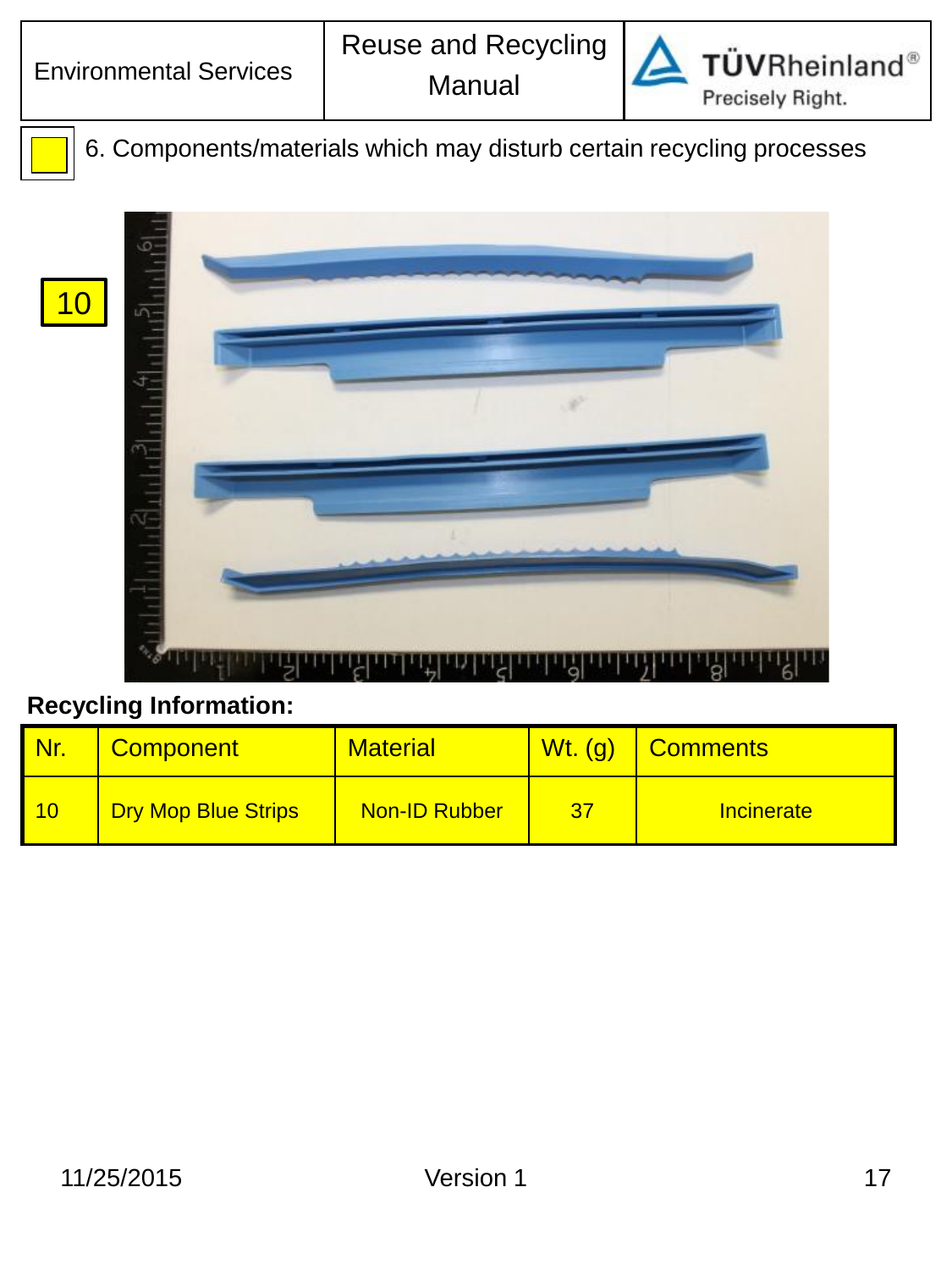



1

7. Material/components which have an economic value at end-of-life.



| Nr. | Component                                              | <b>Material</b> | $Wt.$ (q) | <b>Comments</b> |
|-----|--------------------------------------------------------|-----------------|-----------|-----------------|
|     | <b>Turbo Cradle External</b><br>casing and Misc. Snaps | ABS             | 197       | Recycle         |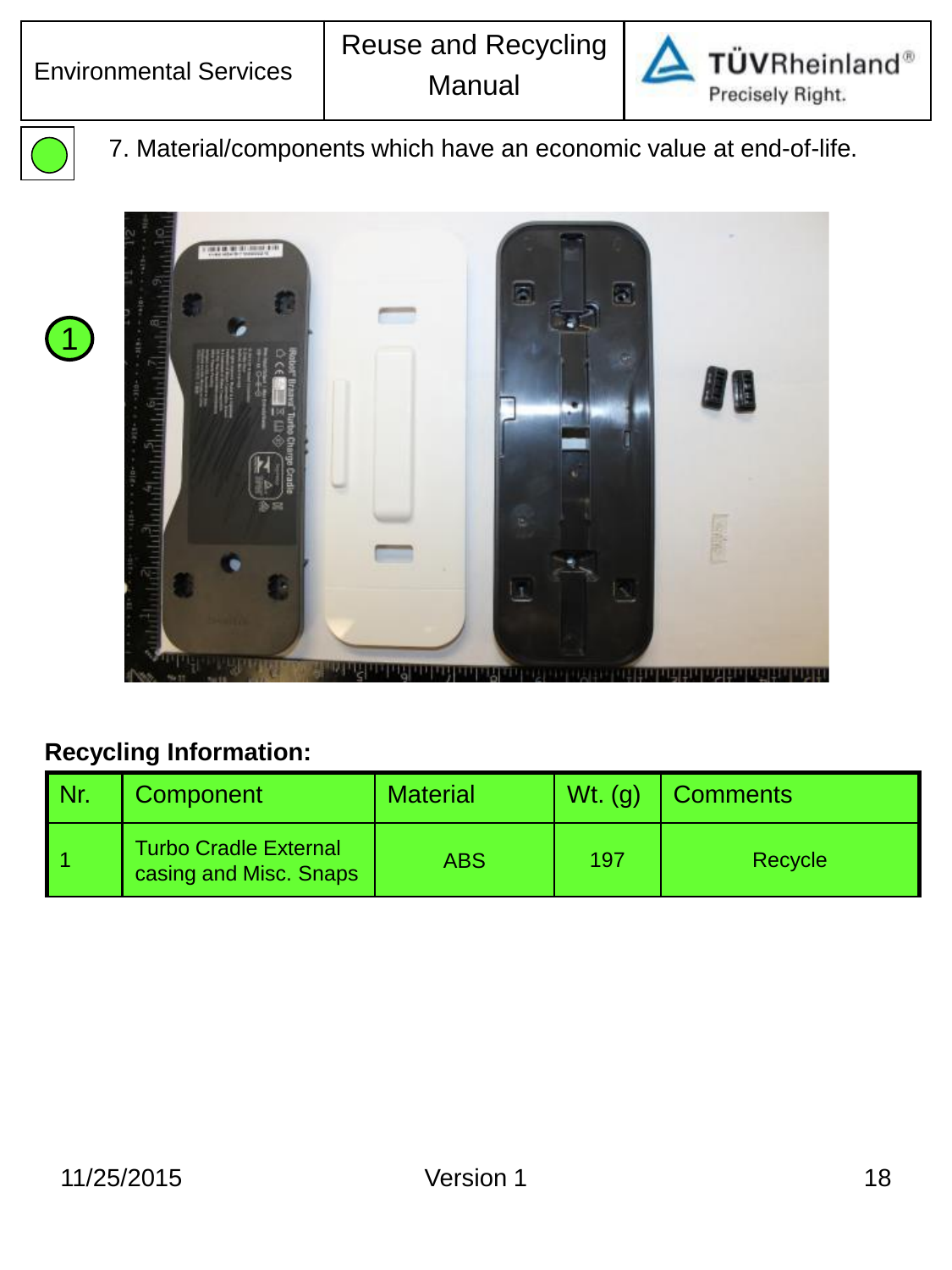



2

7. Material/components which have an economic value at end-of-life.



| l Nr. | Component                                               | <b>Material</b> | $Wt.$ (g) | <b>Comments</b> |
|-------|---------------------------------------------------------|-----------------|-----------|-----------------|
|       | <b>Turbo Cradle Springs</b><br><b>Plates and Screws</b> | <b>Steel</b>    | 14        | Recycle         |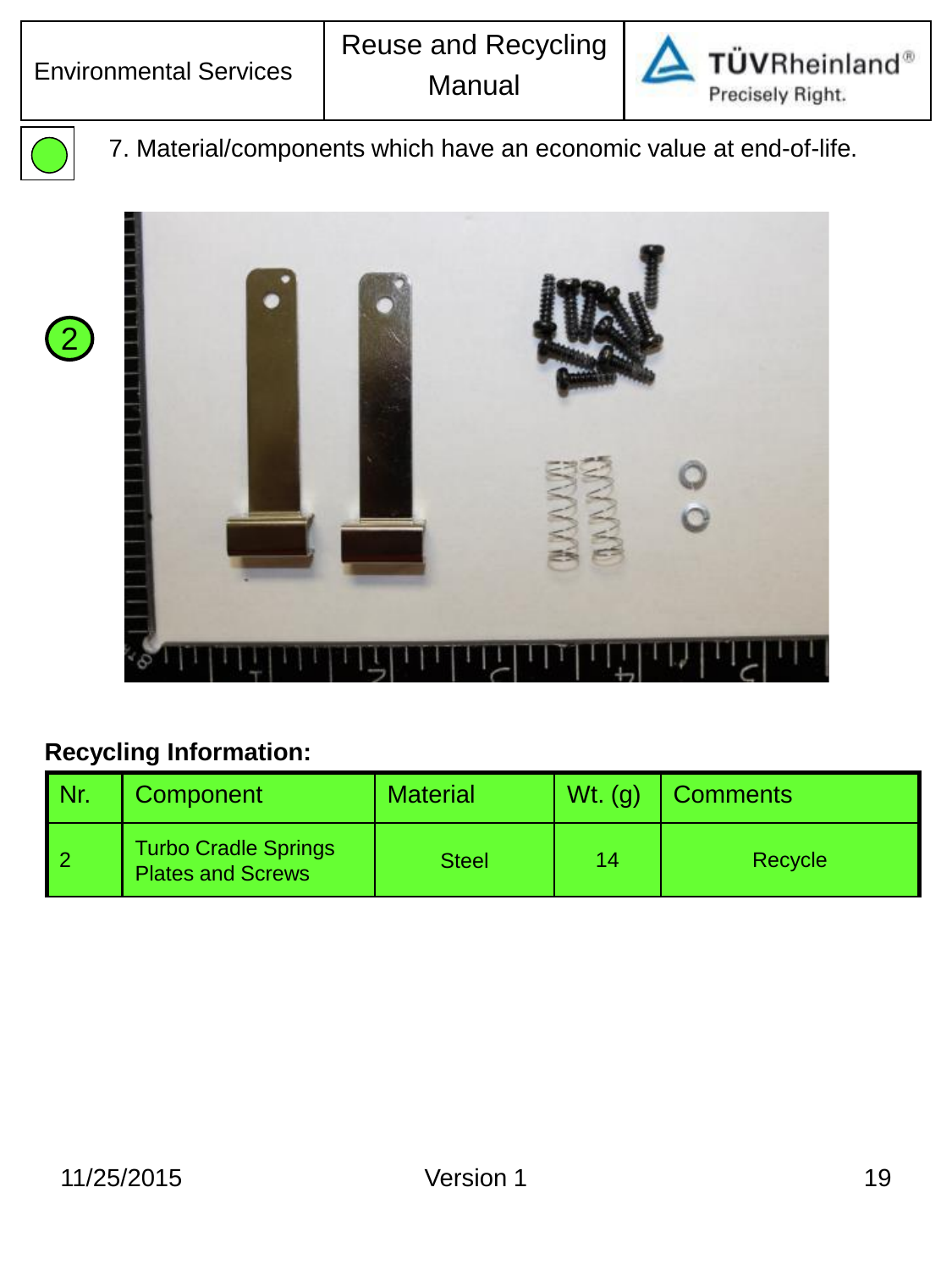



7. Material/components which have an economic value at end-of-life.



| l Nr. | Component                     | <b>Material</b> | $Wt.$ (g) | <b>Comments</b> |
|-------|-------------------------------|-----------------|-----------|-----------------|
| l 3   | <b>Braava External casing</b> | <b>ABS</b>      | 396       | Recycle         |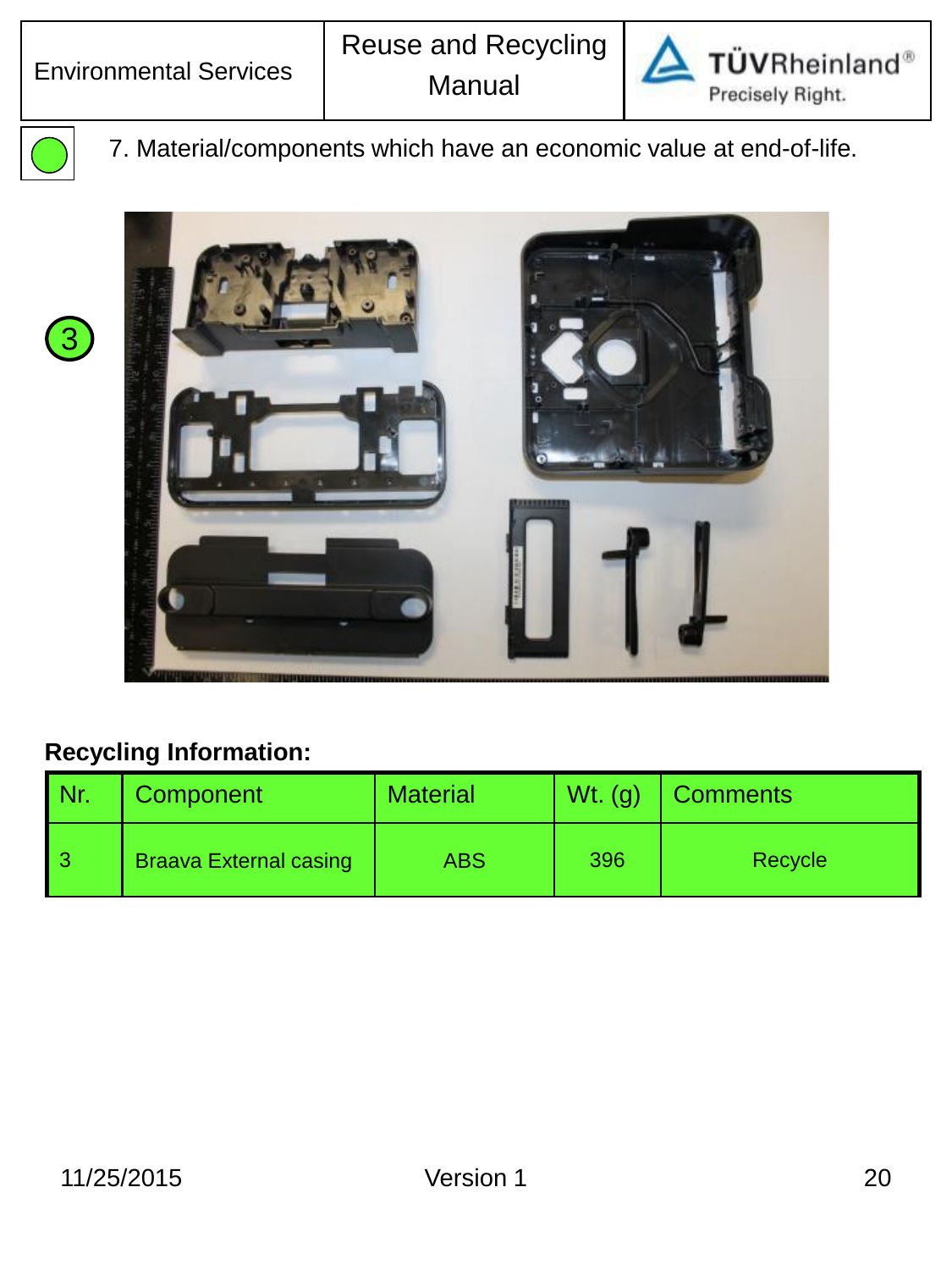



4

7. Material/components which have an economic value at end-of-life.



| l Nr. | Component                     | Material | $Wt.$ (g) | <b>Comments</b> |
|-------|-------------------------------|----------|-----------|-----------------|
| l 4   | <b>Braava Internal Plates</b> | ABS      | 54        | Recycle         |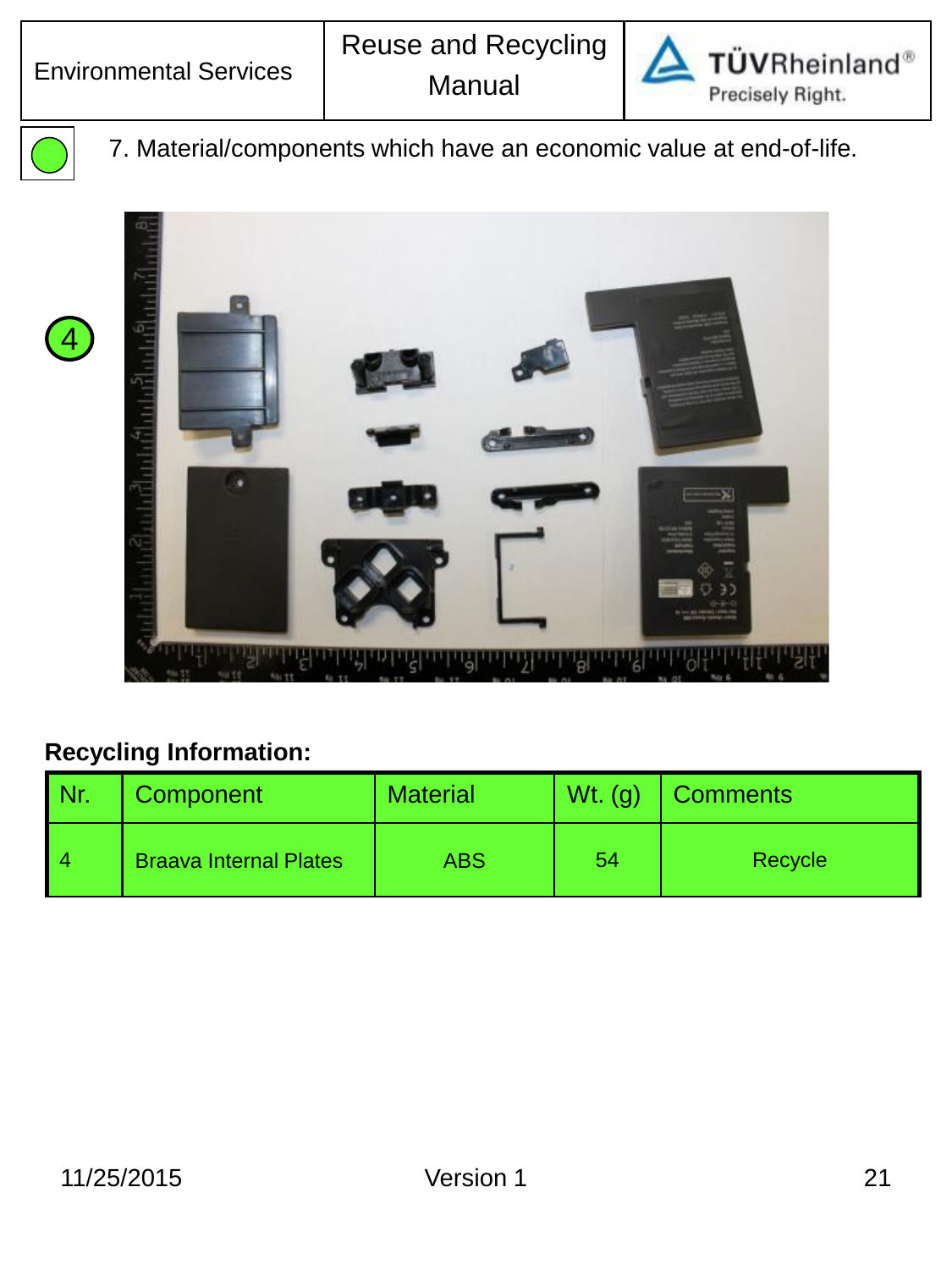



7. Material/components which have an economic value at end-of-life.





| l Nr. | Component                                           | <b>Material</b> | $Wt.$ (g) | <b>Comments</b> |
|-------|-----------------------------------------------------|-----------------|-----------|-----------------|
| 5     | <b>Braava Wheel Support</b><br>and Top Lens Windows | ABS             | 139       | Recycle         |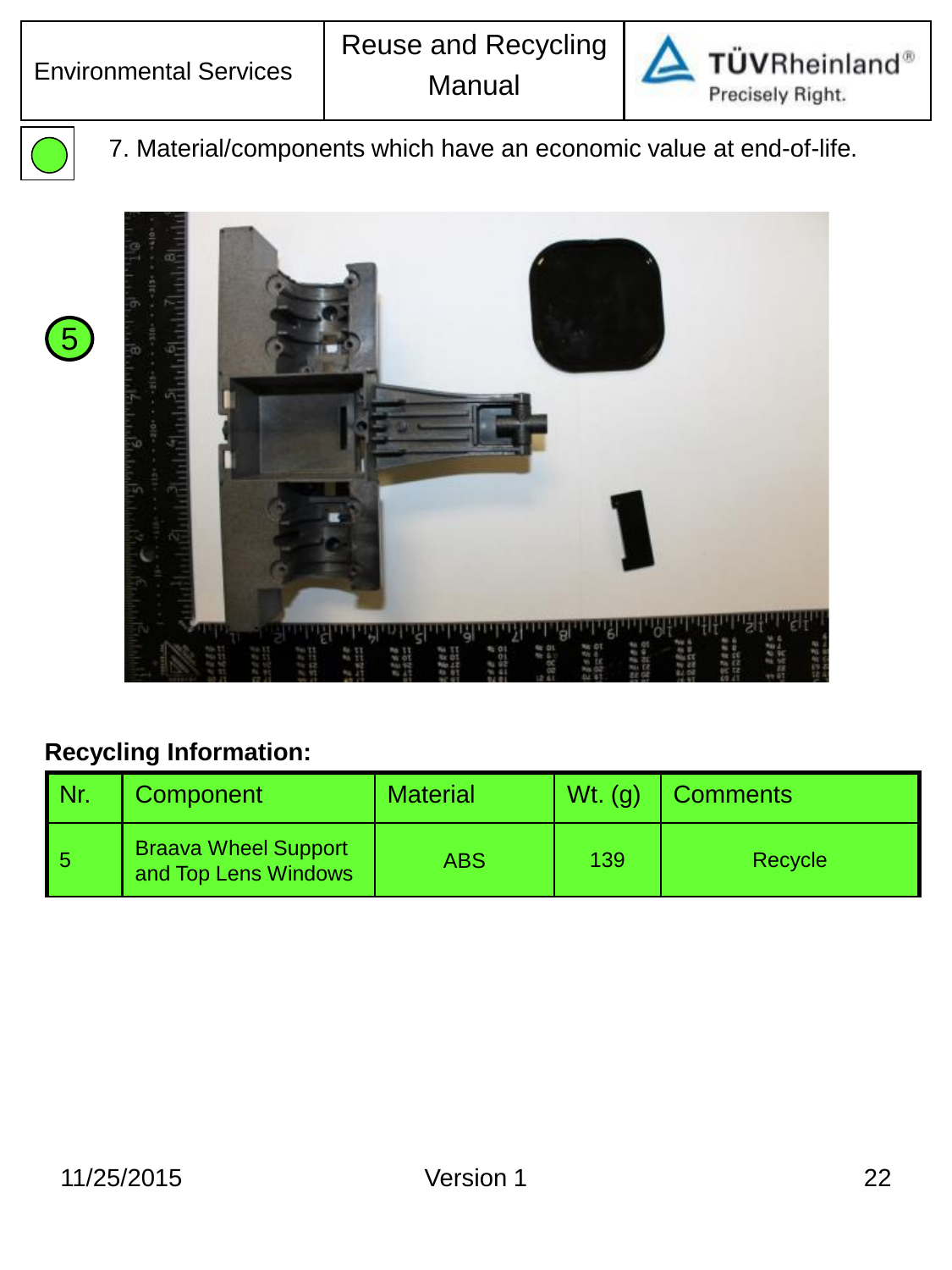



6

7. Material/components which have an economic value at end-of-life.



| Nr. | Component                 | <b>Material</b> | $Wt.$ (g) | <b>Comments</b> |
|-----|---------------------------|-----------------|-----------|-----------------|
| l 6 | <b>White Braava Cover</b> | ABS             | 116       | Recycle         |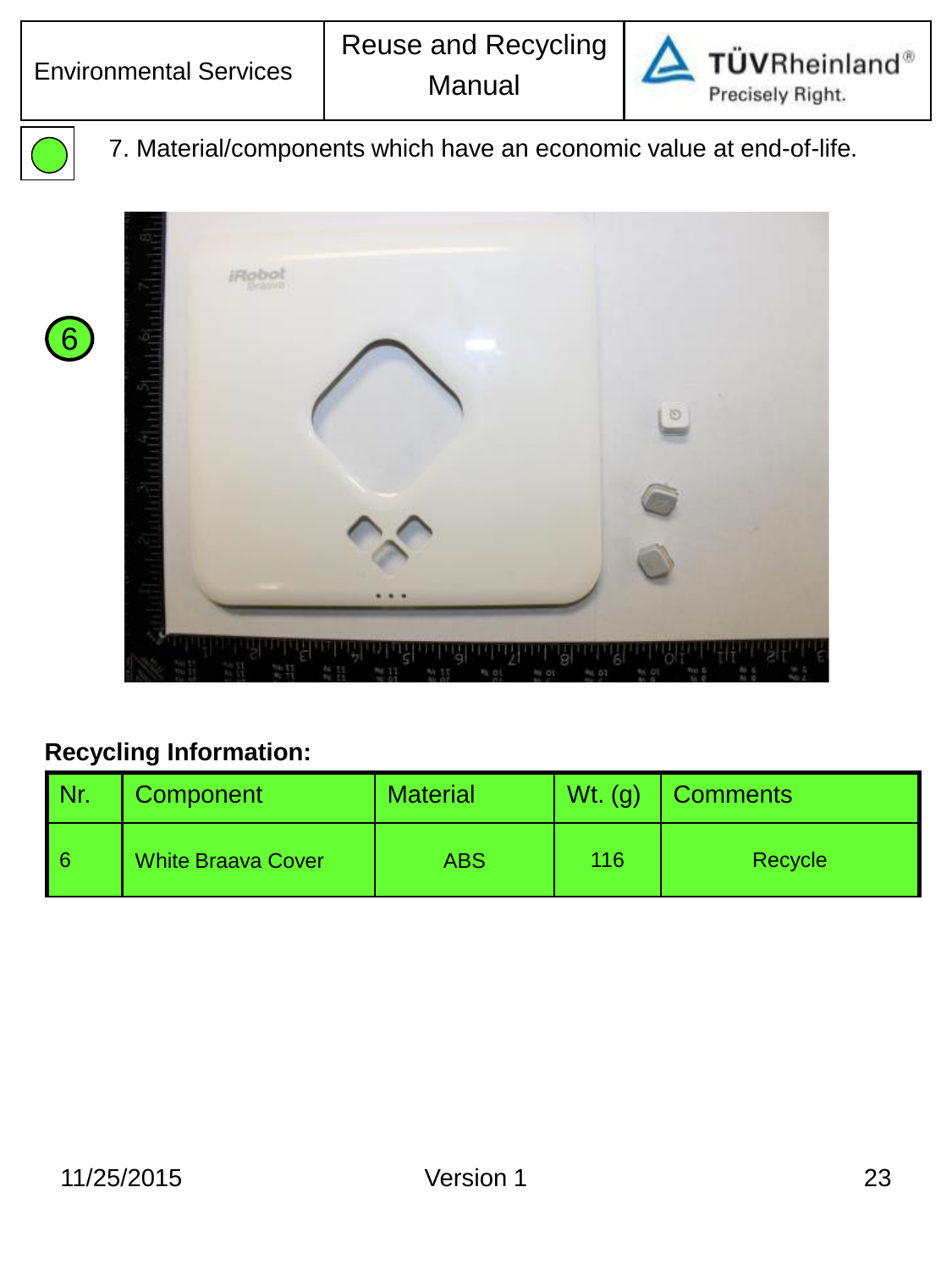

TÜVRheinland® Precisely Right.



7

7. Material/components which have an economic value at end-of-life.



| Nr. | Component           | <b>Material</b> | $Wt_{\cdot}(g)$ | <b>Comments</b> |
|-----|---------------------|-----------------|-----------------|-----------------|
|     | <b>Wheel Motors</b> | <b>Mixed</b>    | 138             | Reuse           |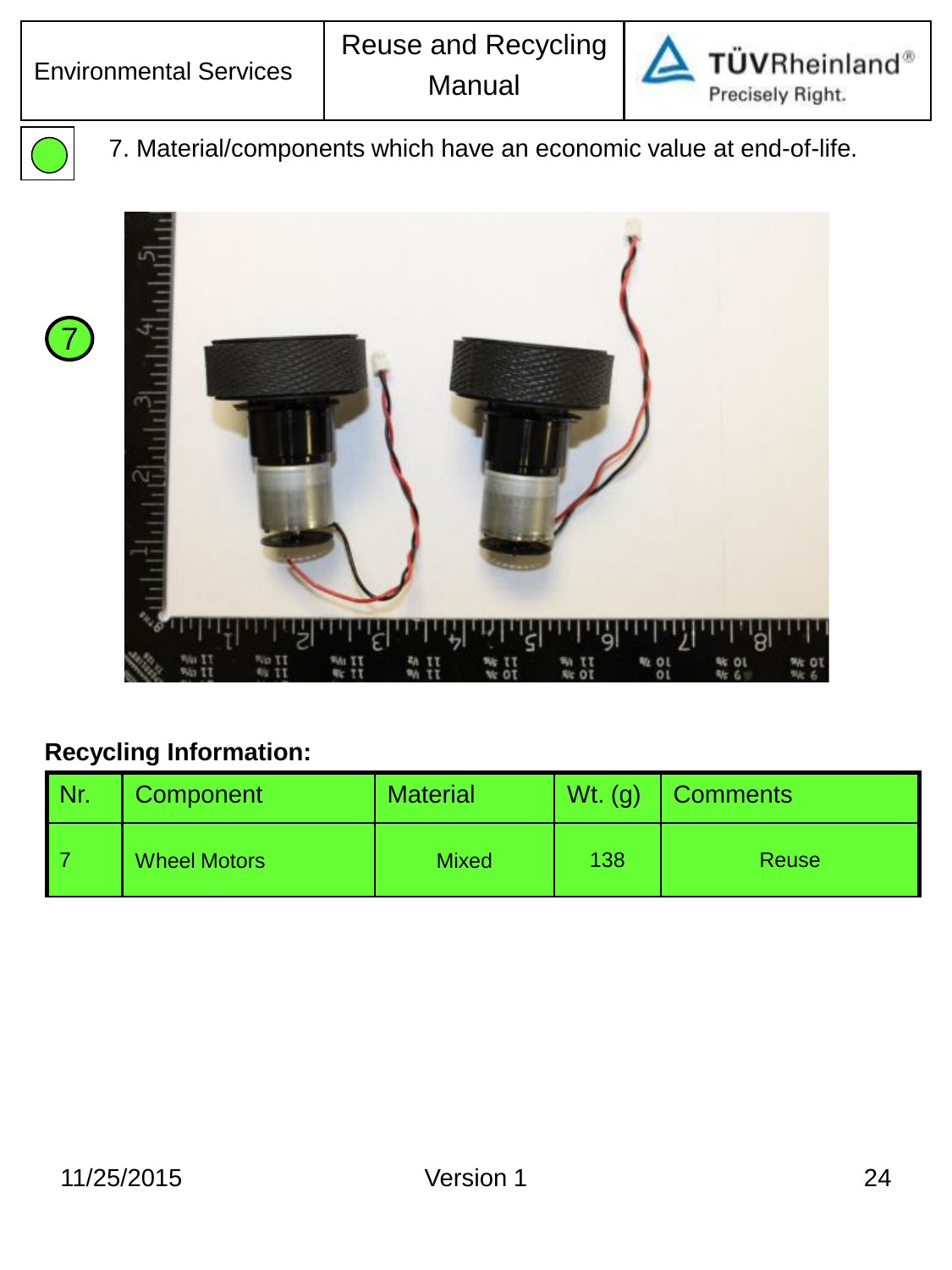



7. Material/components which have an economic value at end-of-life.



| l Nr. | Component            | <b>Material</b> | $Wt.$ (g) | <b>Comments</b> |
|-------|----------------------|-----------------|-----------|-----------------|
| l 8   | <b>Metal Weights</b> | <b>Steel</b>    | 658       | Recycle         |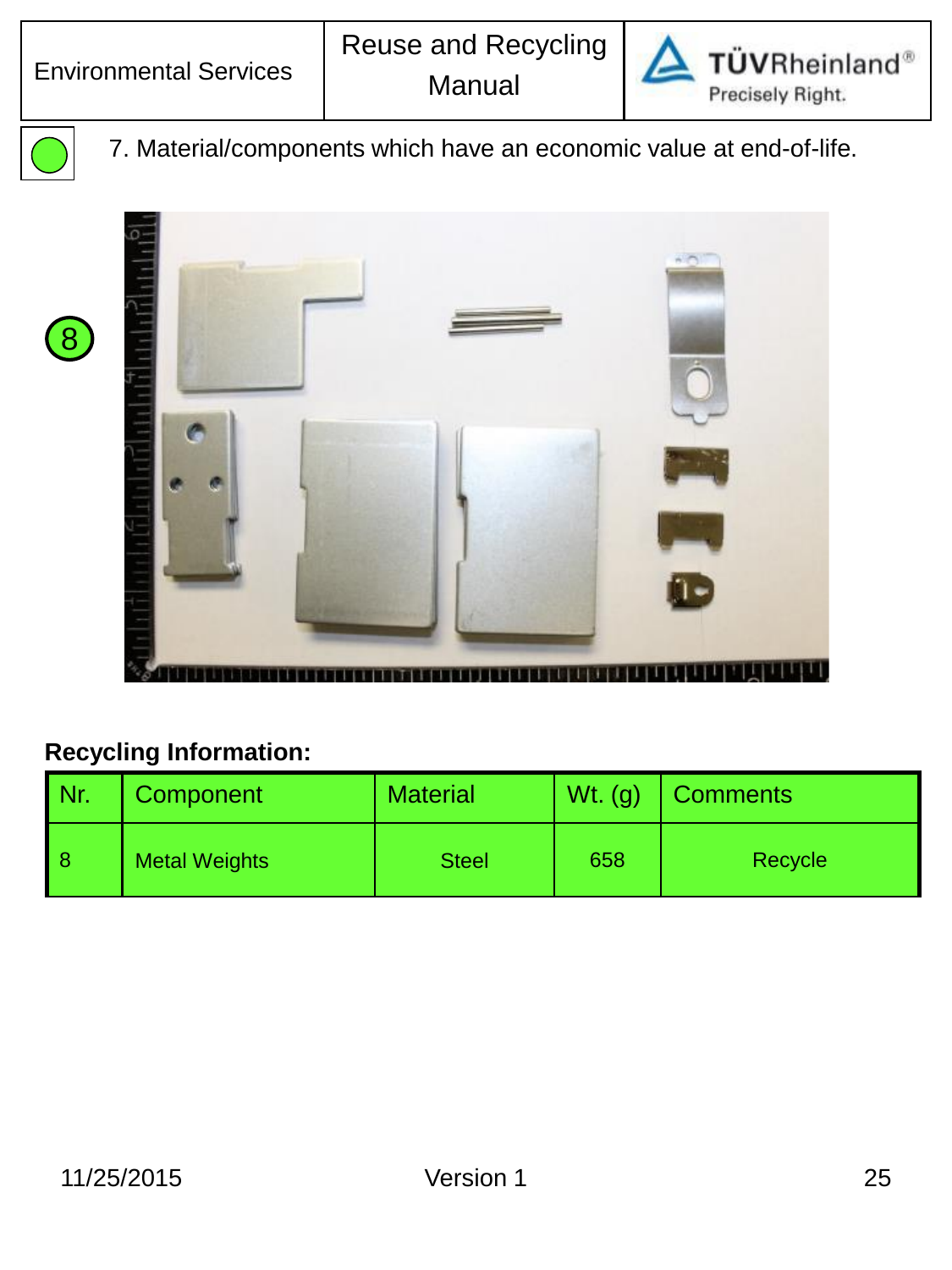



9

7. Material/components which have an economic value at end-of-life.



| l Nr. | Component      | <b>Material</b> | Wt. $(g)$ | <b>Comments</b> |
|-------|----------------|-----------------|-----------|-----------------|
| l 9   | <b>Springs</b> | <b>Steel</b>    |           | Recycle         |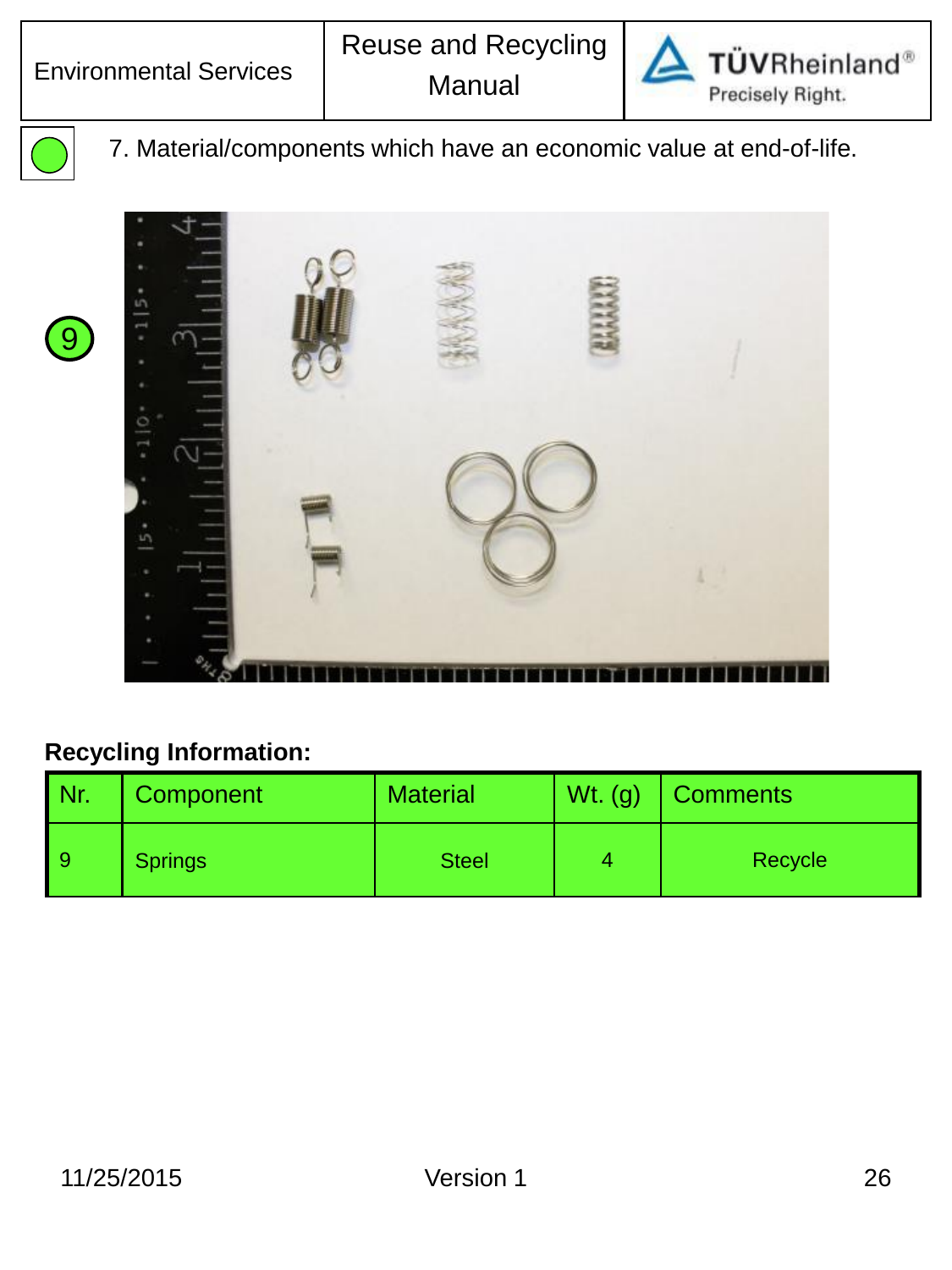



7. Material/components which have an economic value at end-of-life.



| Nr. | Component                 | <b>Material</b> | $Wt.$ (g) | <b>Comments</b> |
|-----|---------------------------|-----------------|-----------|-----------------|
| 10  | <b>Washers and screws</b> | <b>Steel</b>    | 50        | Recycle         |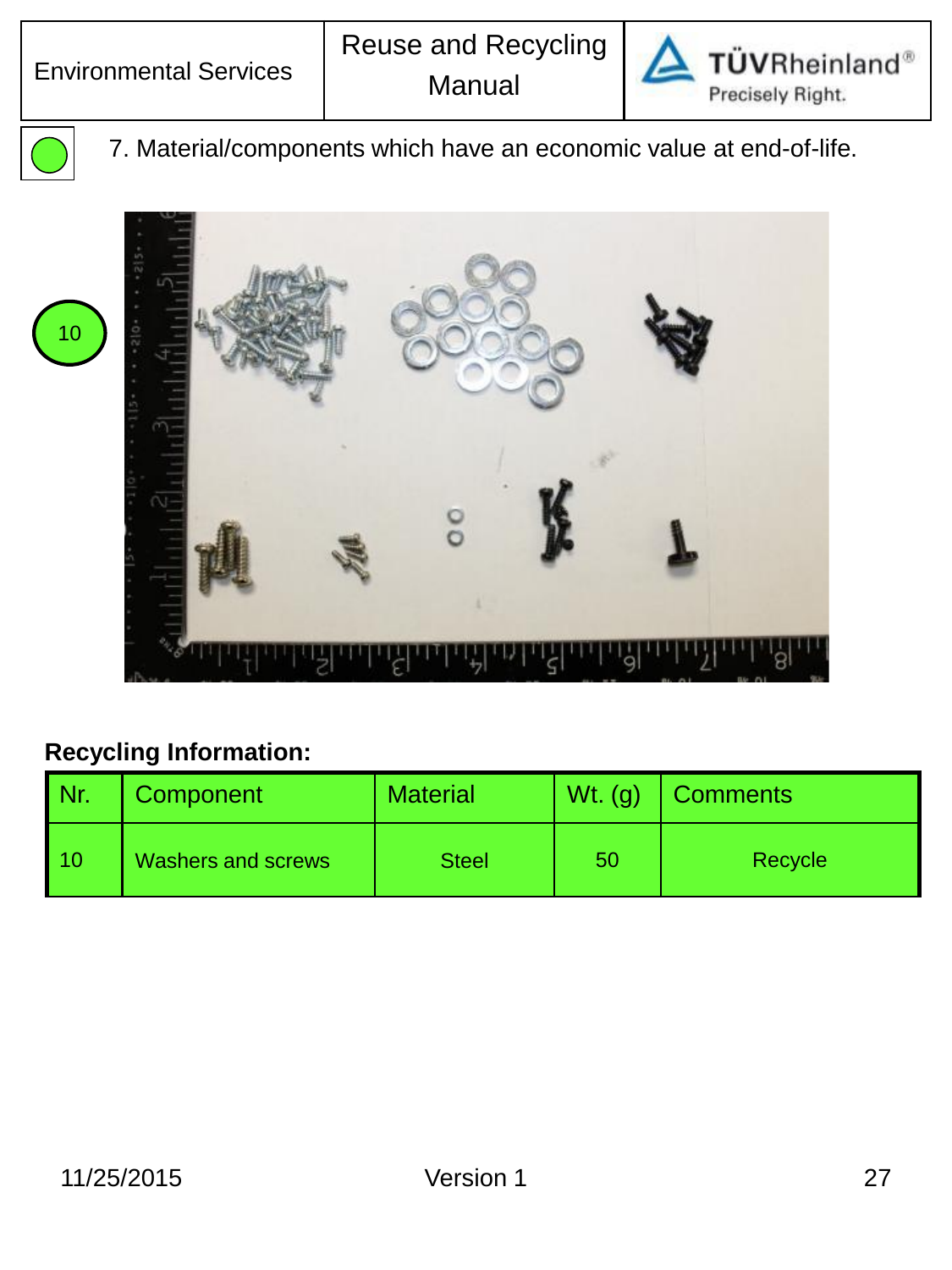

TÜVRheinland® Precisely Right.



7. Material/components which have an economic value at end-of-life.



| l Nr. | Component          | Material | $Wt.$ (g) | <b>Comments</b> |
|-------|--------------------|----------|-----------|-----------------|
| l 11  | <b>Cube Casing</b> | ABS      | 95        | Recycle         |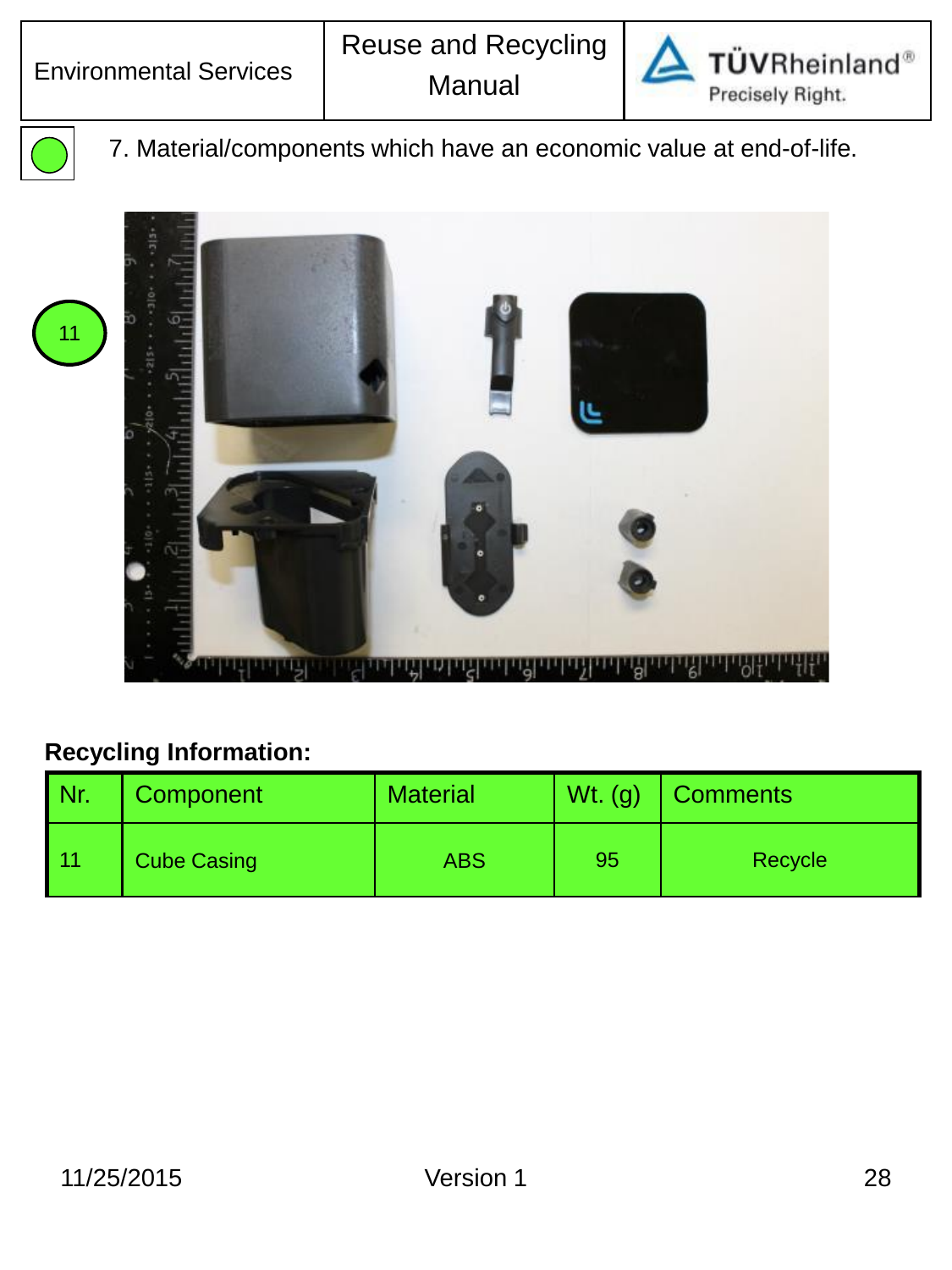

TÜVRheinland® Precisely Right.

7. Material/components which have an economic value at end-of-life.



| l Nr.      | Component                              | <b>Material</b> | $Wt.$ (g) | <b>Comments</b> |
|------------|----------------------------------------|-----------------|-----------|-----------------|
| $\vert$ 12 | Cube Battery plug and<br><b>SCrews</b> | <b>Steel</b>    |           | Recycle         |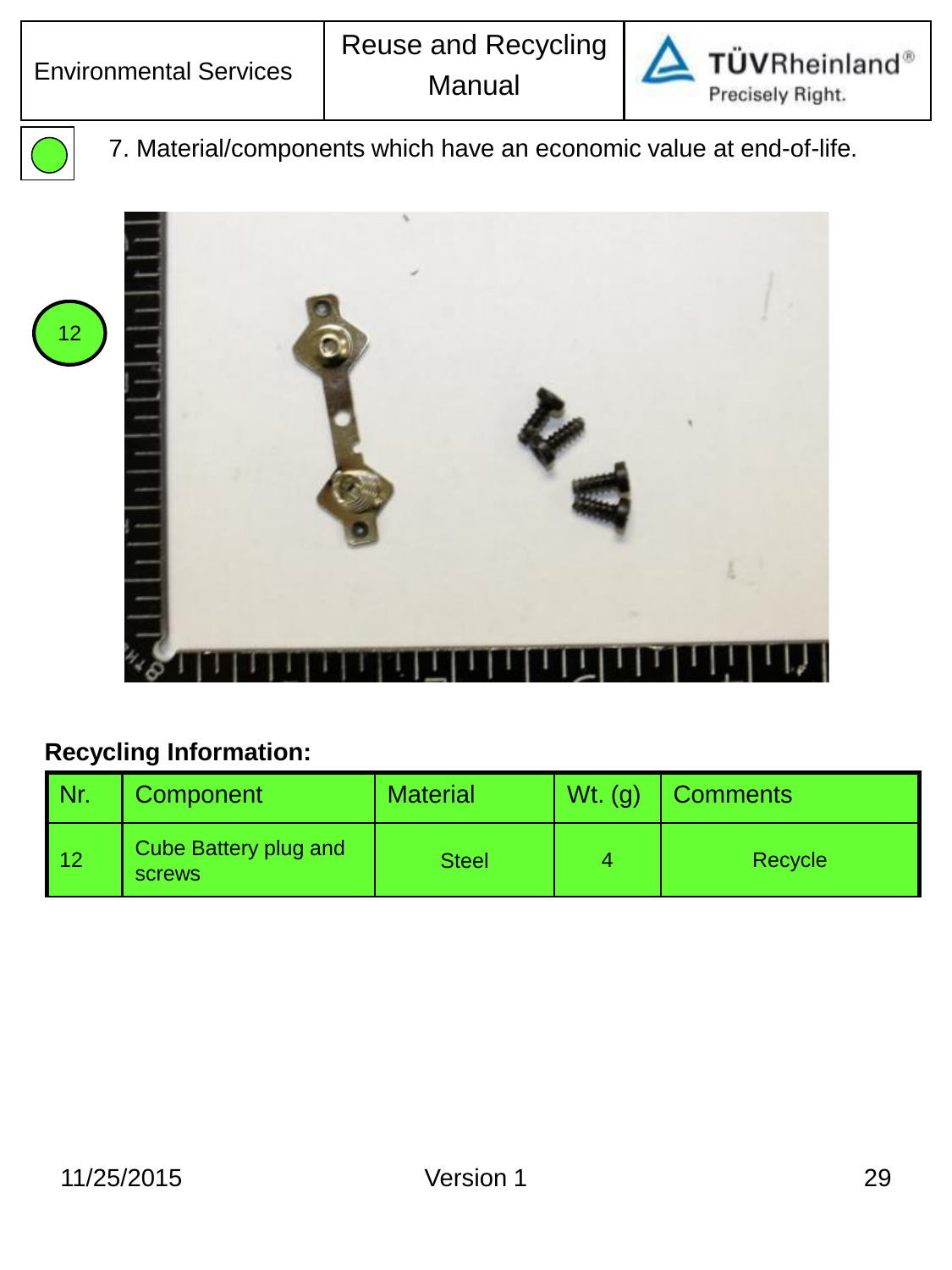

TÜVRheinland® Precisely Right.



7. Material/components which have an economic value at end-of-life.



| l Nr.             | Component            | <b>Material</b> | $Wt.$ (g) | <b>Comments</b> |
|-------------------|----------------------|-----------------|-----------|-----------------|
| $\overline{1}$ 13 | <b>EU Power Cord</b> | <b>Mixed</b>    | 90        | <b>Reuse</b>    |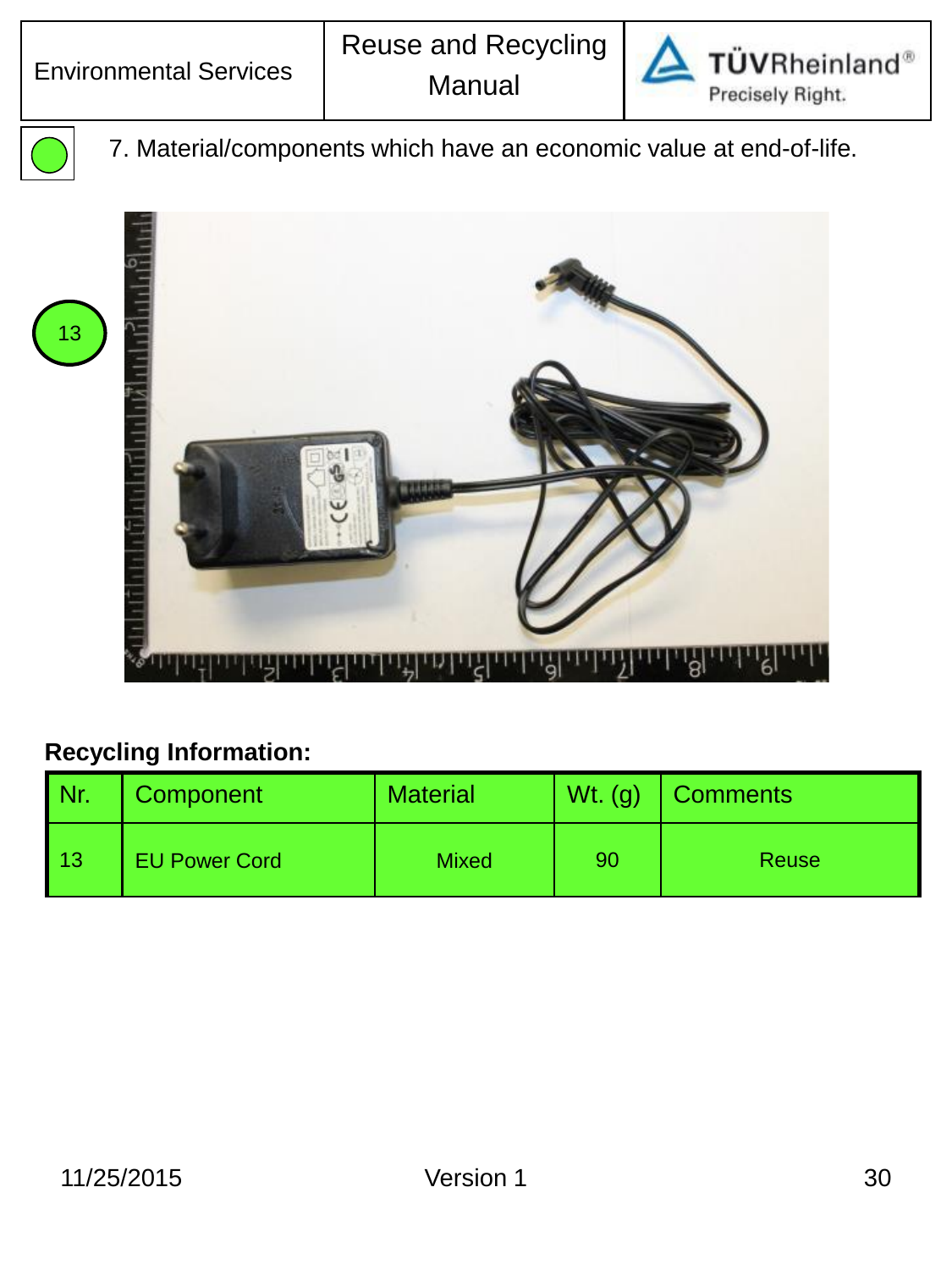

**TÜVRheinland**®

Precisely Right.

# **8. Recycling Information Summary:**

| Nr.             | <b>Component</b>                                         | <b>Material</b>           | Wt. (g)        | <b>Comments</b>                                        |
|-----------------|----------------------------------------------------------|---------------------------|----------------|--------------------------------------------------------|
| 1               | <b>PCB / Mixed</b><br><b>Components</b>                  | <b>PCB</b>                | 11             | <b>TREAT SEPARATELY, 50%</b><br><b>RECYCLE</b>         |
| $\overline{2}$  | <b>Braava</b>                                            | <b>PCB</b>                | 49             | <b>Treat Separately, 50%</b><br><b>Recycle</b>         |
| 3               | <b>Braava PCB Cable</b>                                  | <b>Non-Reusable Cable</b> | 18             | <b>Treat Separately, 40%</b><br>Recycle, 60 Incinerate |
| 4               | <b>Interior Charge</b><br><b>Cables</b>                  | <b>Non-Reusable Cable</b> | 8              | <b>Treat Separately, 40%</b><br>Recycle, 60 Incinerate |
| 5               | <b>Cube PCBs</b>                                         | <b>PCB</b>                | 13             | <b>Treat Separately, 50%</b><br>Recycle                |
| 6               | <b>Cube Cables</b>                                       | <b>Non-Reusable Cable</b> | $\overline{2}$ | <b>Treat Separately, 40%</b><br>Recycle, 60 Incinerate |
| Nr.             | <b>Component</b>                                         | <b>Material</b>           | $Wt.$ (g)      | <b>Comments</b>                                        |
| $\overline{1}$  | <b>Turbo Cradle Rubber</b><br><b>Feet</b>                | <b>Non-ID Rubber</b>      | $\overline{7}$ | Incinerate                                             |
| $\overline{2}$  | <b>Braava Rubber</b><br><b>Pieces</b>                    | <b>Non-ID Rubber</b>      | 36             | Incinerate                                             |
| $\overline{3}$  | <b>Zip Ties</b>                                          | <b>Non-ID Plastic</b>     | $\overline{1}$ | <b>Waste</b>                                           |
| $\overline{4}$  | <b>Cube Rubber Pieces</b>                                | <b>Non-ID Rubber</b>      | $\overline{1}$ | Incinerate                                             |
| $5\overline{}$  | <b>Battery Door Foam</b>                                 | <b>Non-ID Foam</b>        | 1              | <b>Waste</b>                                           |
| $6\overline{6}$ | <b>Wet and Dry Mod</b><br>towels qty 2 each              | <b>Non-ID Plastic</b>     | 93             | <b>Waste</b>                                           |
| $\overline{7}$  | <b>Replacement Wick,</b><br>container cap, and<br>Velcro | <b>Non-ID Plastic</b>     | 9              | <b>Waste</b>                                           |
| $\overline{8}$  | <b>Wet Mop with Foam</b>                                 | <b>Non-ID Plastic</b>     | 121            | <b>Waste</b>                                           |
| 9               | <b>Dry Mop</b>                                           | <b>Non-ID Plastic</b>     | 147            | <b>Waste</b>                                           |
| 10              | <b>Dry Mop Blue</b><br><b>Strips</b>                     | <b>Non-ID Rubber</b>      | 37             | <b>Incinerate</b>                                      |
|                 | 11/25/2015<br>Version 1                                  |                           |                | 31                                                     |